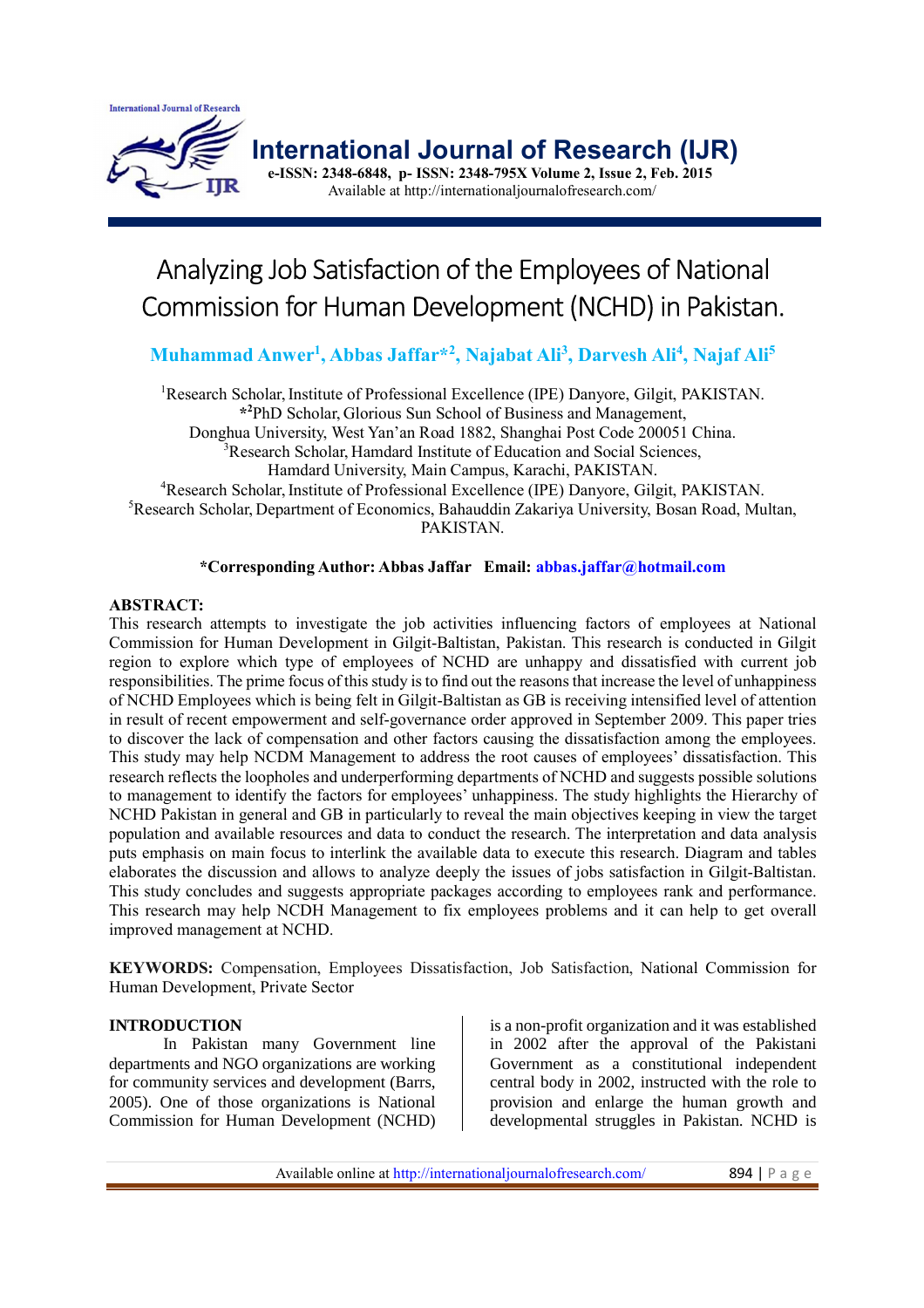legally listed under the Ordinance of 2002, No. XXIX (Komatsu, 2009). The main focus and task of NCHD is to change the lives of the communities that are declared as the poorest in the country (Chowdhury & Mukhopadhaya, 2012). This commission is emphasizing on education and healthcare as these are the most important factors to improve the life style of these poor people who cannot afford to enjoy health facilities due to their financial constraints (Loevinsohn, Haq, Couffinhal, & Pande, 2009). Among many NGOs in Pakistan, National Commission for Human Development (NCHD) is the prominent organization struggling against illiteracy and its main slogan is education for all and they have operations in almost 135 districts (Harlech-Jones, Baig, Sajid, & ur-Rahman, 2005). They have teams in these regions and districts to support deserving people to eliminate ignorance and the root causes of main problems in education and healthcare (Gulzar & Henry, 2005).

NCHD is supporting Government and it ambitions at extending the estimates and opportunity of the efforts of Pakistan Government with its countrywide setup of over 100 Human Development Units located all across the country and well experienced teams who are always ready for provision of community

## **Gilgit-Baltistan: Improving Human Development Indicators**

Islamabad (BR): The government would<br>the project Improving Human launch the project Improving Human Development Indicators in Pakistan at a cost of Rs 8.15 billion across the country to achieve 86 per cent literacy rate by 2015. The project would comprise sub-project-1 and sub-project-2 for establishment of 98,100 Basic Literacy Centers (ALCs) in all provinces including ICT, Fata, Gilgit- Baltistan and AJK for the target bracket of 11 to 45 years to make 2452500 persons literate, mainly women. There would be no foreign grant or loan for this 3-year project, the federal government would provide funds with the support of National Commission for Human Development (NCHD) for the project. The government for Universal Primary Education Programme would provide Rs 1.438 billion to

services (Hall & Kirby, 2010). NCHD believes and observes human development is the method of extending selections, structuring and building capabilities and encouraging peoples' participation at basic levels. To make it possible, NCHD mission is to support Government departments, organizations of civil society and native communities at grassroots levels in the areas of Heath care, Education and activities of income generation (Ravindran, 2010). The well trained teams of NCHD are always there to identify and subsequently offers unique and stateof-the-art cost effective resolution to fill implementation loophole and gaps, communities' capacities building and involving the stakeholders to efficiently and meritoriously address the problems hindering the process (Bhutta et al.; Khan, 2012). NCHD supports to guarantee a long-lasting impression by wideranging training plans and capability and capacity building seminars and workshops throughout the country (Clark, Hall, Sulaiman, & Naik, 2003). The prime objective of NCHD is to function as the supporting agency by providing technical support to provincial and federal governments and hands-on experience to accomplish the prime goals in Pakistan of Education for all and Millennium Development objectives (Lukaszczyk & Williamson, 2010).

Punjab, Rs 1.453 billion to Sindh, Rs 573.43 million to Khyber Pakhtoonkhwa, Rs 856.82 million to Balochistan, Rs 34.57 million to Fata, Rs 45.48 million to Gilgit-Baltistan, Rs 173.106 million to AJK, Rs 16.033 million to ICT etc. Similarly for Basic Literacy Programme, the government would provide Rs 718.73 million to Punjab, Rs 662.118 million to Sindh, Rs 555.045 million to Khyber Pakhtunkhawa, Rs 379.57 million to Balochistan, Rs 6.246 million to ICT, Rs 104.45 million to Fata etc. In this regard, the NCHD would provide Rs 521.552 million (in cash) for universalisation of Primary Education, Rs 283.48 million for Adult Literacy Programme, Rs 264.44 million for Basic Literacy Project, Rs 18.92 million for Post Literacy Project and Rs 10.057 million for monitoring and evaluation.Sub-project-1 would support systemic refinement to improve operational system and governance in Education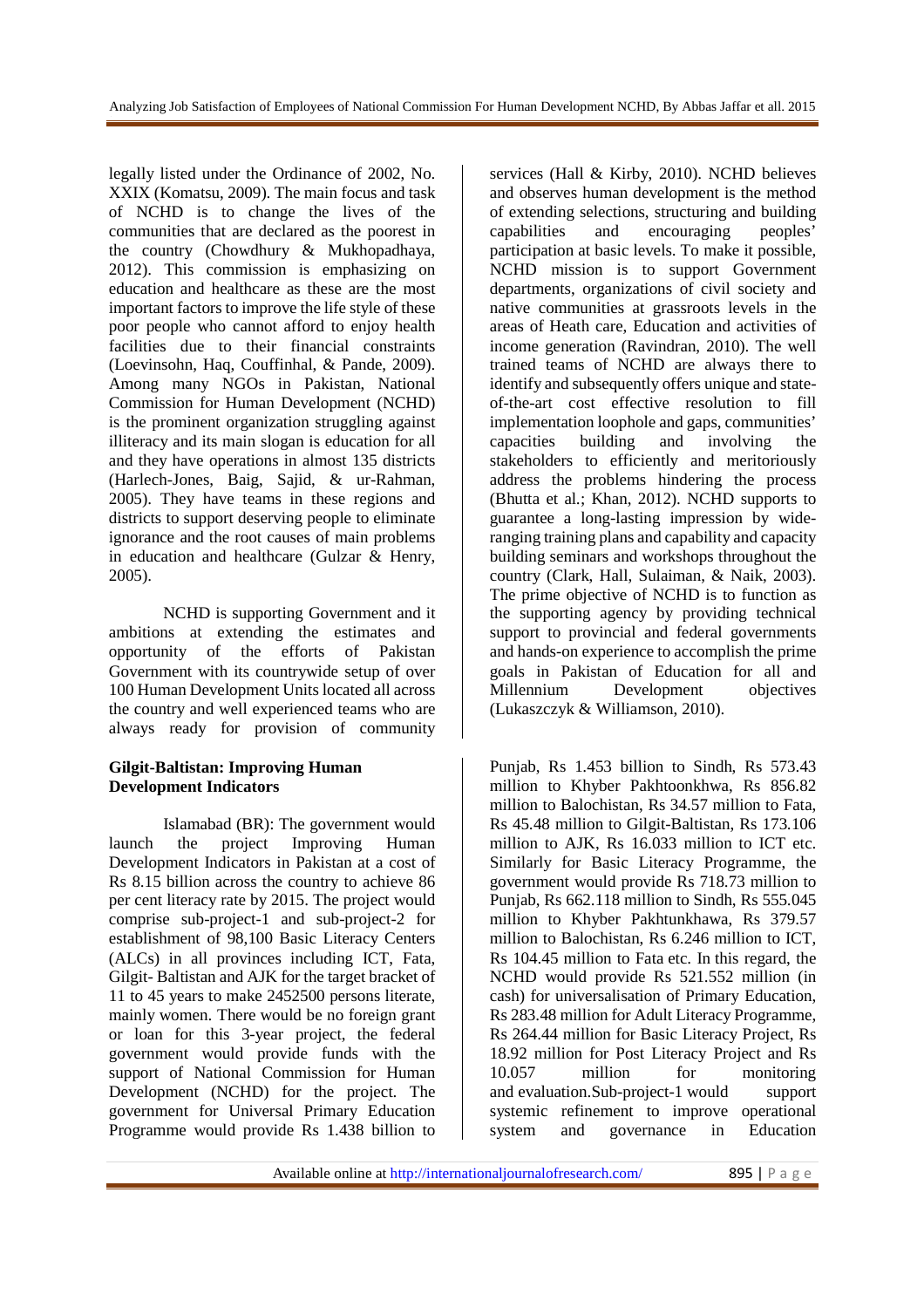Departments at provincial/area department leading to 90% intake rate in primary schools, with less than 20% dropouts in the first three grades in primary schools.Sub-project-2 would focus on Adult Literacy Programme and Post

## **Review of literature**

Igalens and Roussel (1999) wanted to know how the elements of total compensation might influence work motivation and job satisfaction. He wanted to know about the conditions of compensation efficiency on work motivation and job satisfaction in France. In his study, principal dimensions of total compensation that give rise to distinct reactions among employees were examined. Two samples of employees, 269 exempt employees and 297 nonexempt employees were studied separately in order to identify the differences of reaction between these two groups. The relationships between the elements of total compensation, work motivation and job satisfaction were analyzed by a structural equations model. In his research, he proposed a procedure allowing the construction of precise measuring instruments for

Job satisfaction has only an indirect influence on the intention to quit, whereas organizational commitment has the strongest and most direct impact. Pay satisfaction had both direct and indirect effects on turnover intent were consistent with administrators' assumptions underlying the pay policies. Control variables such as having a degree, having children, and working 12-hour shifts were found to have both direct and indirect influences upon pay satisfaction and turnover intent. Fay Rodgers Jenkins on and David W. Chapman (1990) investigated correlation of job satisfaction among public and private Jamaican elementary school teachers. Emphasis was on the identification of factors that could be affected through administrative intervention. A stratified random sample of 290 elementary school teachers was taken for the Jamaican Teacher Satisfaction Survey (JTSS). The JTSS collected personal, demographic, and professional information about the respondents, school-related data, and respondents' ratings of their job satisfaction. Multiple regressions were employed to test the significance of the relationships between

Literacy Programme in 134 districts/administrative units in all provinces including Islamabad capital Territory (ICT), Fata, Gilgit- Baltistan and AJK.

multiple scale or multi-item questionnaires. In an exploratory phase, the questionnaire was pretested on a first sample to eliminate the items that challenged the reliability and then the validity of the scales was established. The questionnaire was then submitted to a validation phase with a second sample in order to test the stability of the reliability and the construct validity of the scales. They concluded that;

I. Under certain conditions, individualized compensation of exempt employees can be a factor of work motivation, II. Flexible pay of nonexempt employees neither motivates nor increases job satisfaction,

III. Benefits of exempt and nonexempt employees neither motivate nor increase job satisfaction.

personal, professional, and school factors and teachers' job satisfaction. Results indicated that the quality of school working conditions and respondents' relationships with other teachers were significantly related to satisfaction for both public and private school teachers. School prestige and parental encouragement were also significant predictors for public school teachers; leadership style, organizational structure, and teacher-parent relation-ships predicted job satisfaction for private school teachers. In a research paper John S. Heywood, W. S. Siebert, Xiangdong Wei (2002), compared overall job satisfaction of union and non-union workers in two separate estimates: a typical cross-sectional estimate and a panel estimate designed to help identify sorting. To further contrast the results of cross-section and panel estimates, they also examined the role of sorting in determining the job satisfaction of those in public sector employment. In initial cross-section estimates using data from the 1991-94, British Household Panel Study, the authors find that union members had lower overall job satisfaction than non-union members, and public sector workers had higher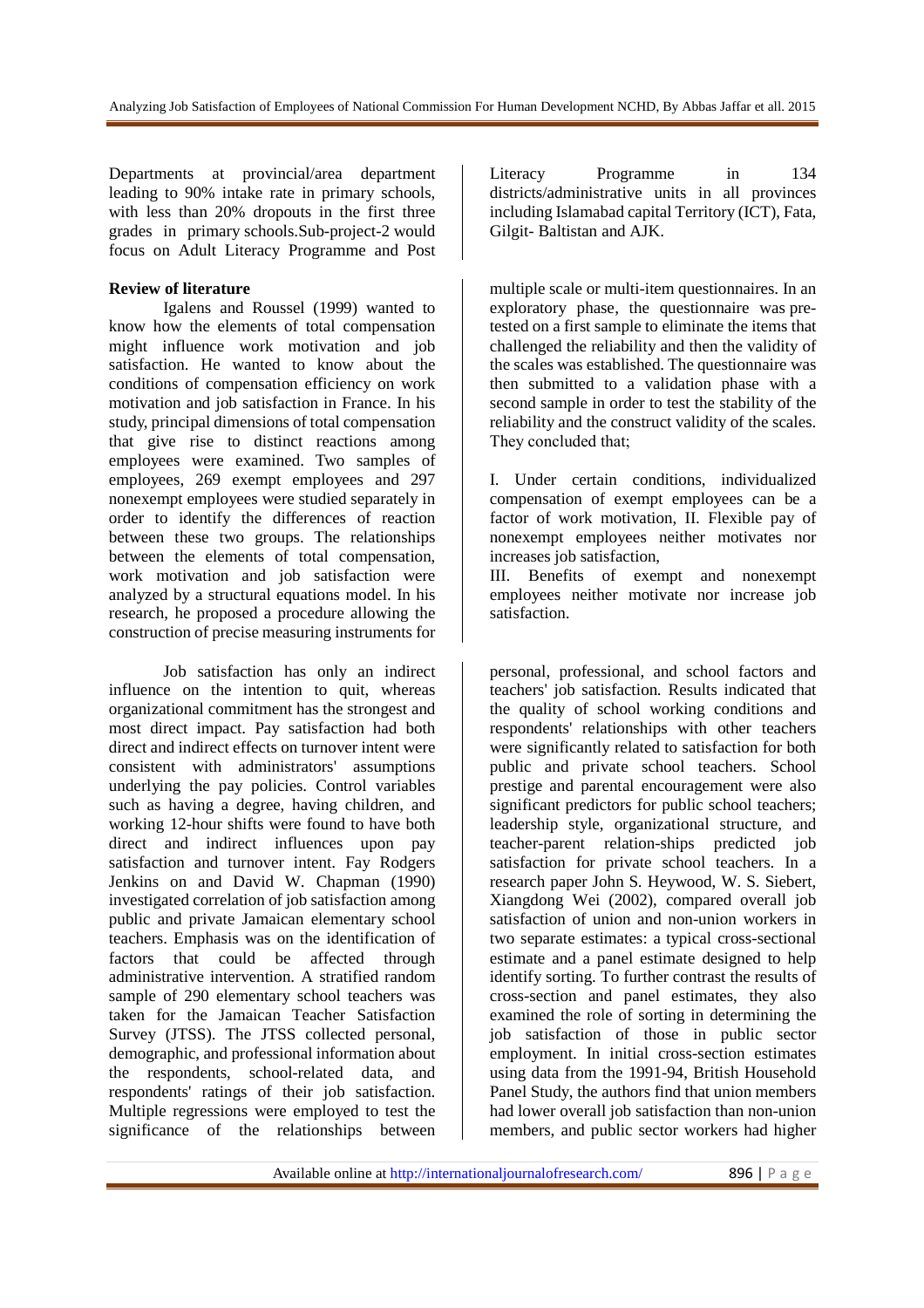satisfaction than private sector workers. Controlling for individual worker affects (sorting) using panel methods confirms the lower satisfaction of union members, but eliminates the higher satisfaction of public sector workers. Their results suggested that individual effects do not explain reduced satisfaction in union jobs but go

The one aspect of union workers' dissatisfaction that appears to be individual-specific (a reflection of sorting) rather than sector-specific is lower satisfaction with pay: union workers complain more about pay than non-union workers do, but they would complain more about pay in either sector. In the public sector, in contrast, sorting appears to account for all our measures showing high satisfaction; public sector jobs are associated with increased job satisfaction only in the crosssection. These results argue strongly for estimations that control for fixed effects in examinations of the determinants of job satisfaction. Lawrence M. Kahn and Peter D. Sherer (1990) used longitudinal data on managers

#### **RESEARCH QUESTIONS:**

The research questions that focus this study including;

- 1. What are the basic categories of NCHD employees?
- 2. Which categories among them are dissatisfied with their compensation packages and work environment?
- 3. What are the effects of the employees being dissatisfied with their compensation packages?
- 4. Is the lack of monetary benefits the primary cause of dissatisfaction?
- 5. What alternate venues are available to the employees and what better incentives do they offer?

## **RESEARCH METHODOLOGY**

#### **HYPOTHESIS**

If better compensation packages and better work conditions are provided to the

far toward explaining increased satisfaction in government jobs. Both the cross-section and panel estimates indicate that union jobs are associated with reduced overall job satisfaction, reduced satisfaction with the work itself, and reduced satisfaction with the boss.

from one company to examine the relationship between financial incentives and performance. Personal data were obtained from moderate sized form involved in production. They analyzed sample of 92 middle to upper level managers whose 1985, salaries ranged from about \$32,000 to about \$72,000. The firm's merit pay system and bonuses system had been operative for over 10 years. They concluded that Bonuses for managers who are in high level positions, work at corporate headquarters, and have low seniority are more sensitive to performance than are the bonuses given to managers without those three characteristics (D'Ostie-Racine, Dagenais, & Ridde, 2013).

- 6. What is the out flux of employees from NCHD? Is it large in number?
- 7. If yes, which categories of employees are more inclined to leave the organization?
- 8. Has there been any trend change of employees leaving NCHD in the last three years?
- 9. What should be considered as an appropriate pay package?
- 10. Which categories are not getting an appropriate pay package commensurate to their job/rank?
- 11. Does NCHD have the necessary resources to satisfy the shortfalls in the pay packages?
- 12. If not, how can the additional resources are generated?

employees of NCHD, their job satisfaction will increase.

#### **IDENTIFICATION OF VARIABLES**

The variables for this research consist of

Available online at http://internationaljournalofresearch.com/ 897 | P a g e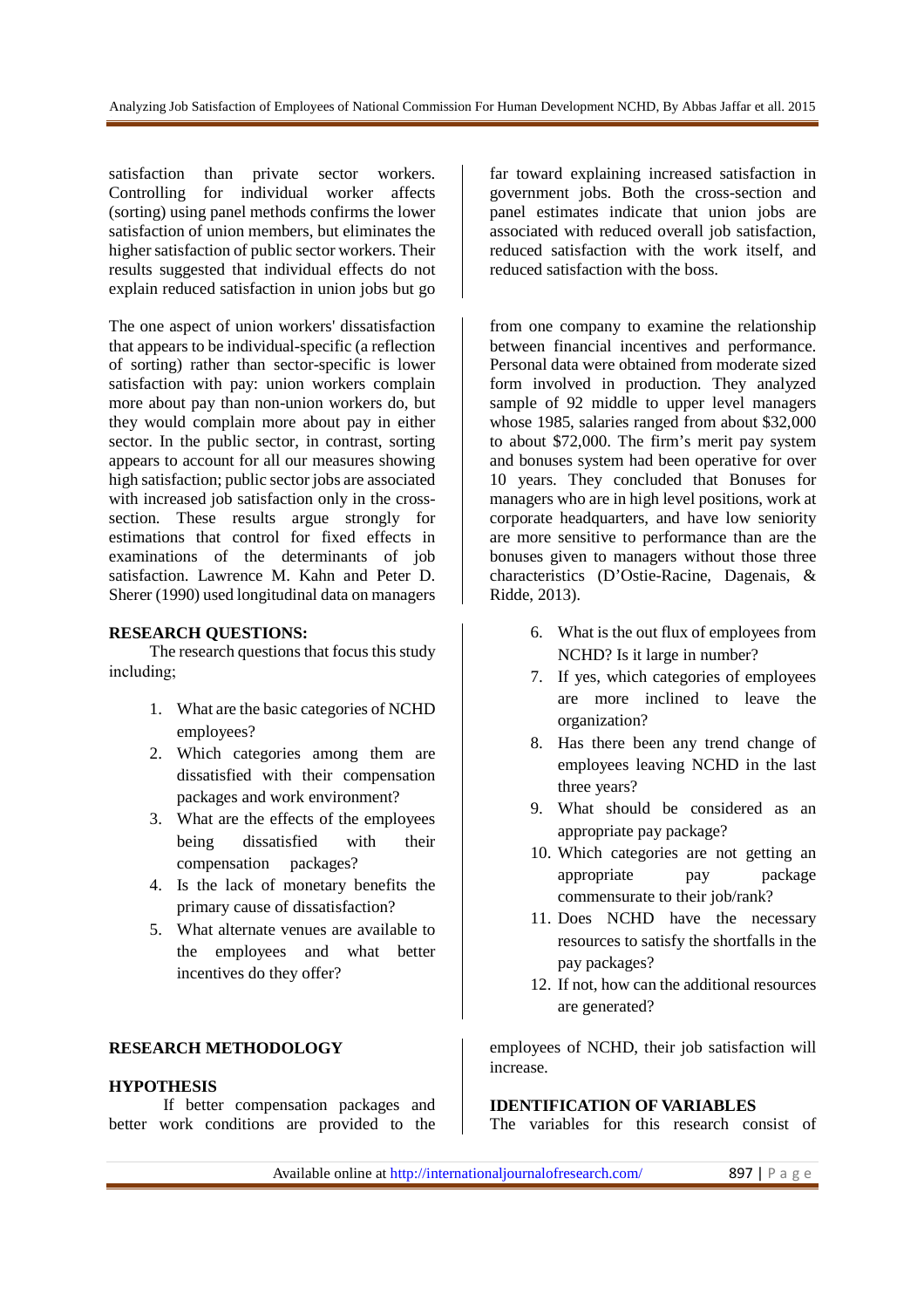Analyzing Job Satisfaction of Employees of National Commission For Human Development NCHD, By Abbas Jaffar et all. 2015

Dependent and independent Variables.

## **DEPENDENT VARIABLE**

Job dissatisfaction

## **INDEPENDENT VARIABLES:**

- 1) Financial compensation
- 2) Job security
- 3) Non- Financial compensation
- 4) Leave (vacation, holidays, etc.)
- 5) Annual raises
- 6) Flexible work schedule
- 7) Performance Incentives/bonuses
- 8) Work Conditions

## **RESEARCH DESIGN**

**PURPOSE OF THE STUDY** 

Analytical study

## **TYPE OF INVESTIGATION**

The type of investigation is co-relational.

#### **STUDY SETTING**

The study was conducted in the natural environment and therefore it will be non-

## **SAMPLING TECHNIQUE**

Stratified Random Sampling

## **METHOD OF DATA COLLECTION**

Data is collected through questionnaires and unstructured interviews and secondary sources of data collection used.

**EXTENT OF RESEARCHER** 

#### **RESEARCH OBJECTIVES**

- 1. Find out which categories of employees are dissatisfied with the job.
- 2. To find the main reasons of increase in out flux of employees.
- 3. To offer suggestions for improvements in the areas which require attention?
- 4. To find out whether only the lack of compensation is causing dissatisfaction among employees or there are any other contributory factors also.
- 5. To identify the areas which require to be improved upon?
- 6. To suggest an appropriate pay package for the employees according to their rank.

#### contrived.

## **UNIT OF ANALYSIS**

The unit of analysis is group.

## **SAMPLE DESIGN**

The sample design consists of total 90 respondents, including various categories of employees at NCHD Gilgit.

## **INTERFERENCE**

Since the study was conducted in the natural job environment the researcher's interference is minimal.

#### **STAKE HOLDERS**

The data was collected from following categories of employees in NCHD Gilgit.

There were 48 employees, comprising three categories and 45 people from management.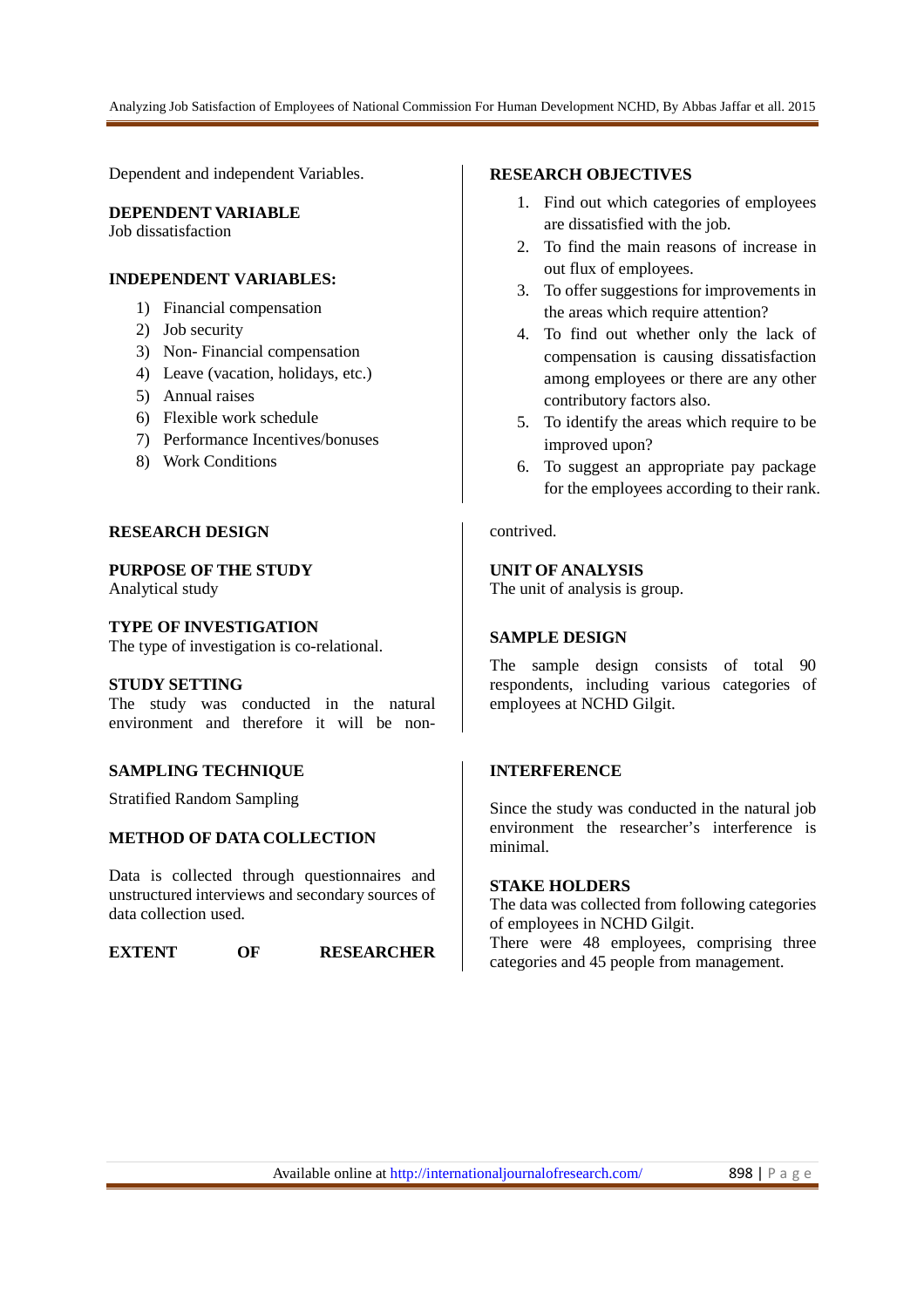

## **STUDY FINDINGS**

The data was collected from four stakeholder's i.e. four categories of employees, (which include employees working through Basic Pay Scale (BPS) System, employees working through Daily Wages system and the employees working under contract and the management. Total 93 respondents were selected among them 48 respondents was the employees from all the three categories and 45 were from the management. The data collected is based on the mix of both the research questions and variables.

## **RESEARCH QUESTION 2**

**Which categories among them are un-satisfied with their compensation packages and work** 

## **environment?**

To find the answer of this question all the categories of employees and the management were asked following questions.

#### **Question for employees**

**1. Are you satisfied with the financial compensation given by the organization? RESPONDENTS:** Employees of BPS, Daily Wages system, contract employees.

**No. of Respondents:** 48 employees from all the four categories.

**Response:** The responses obtained are given below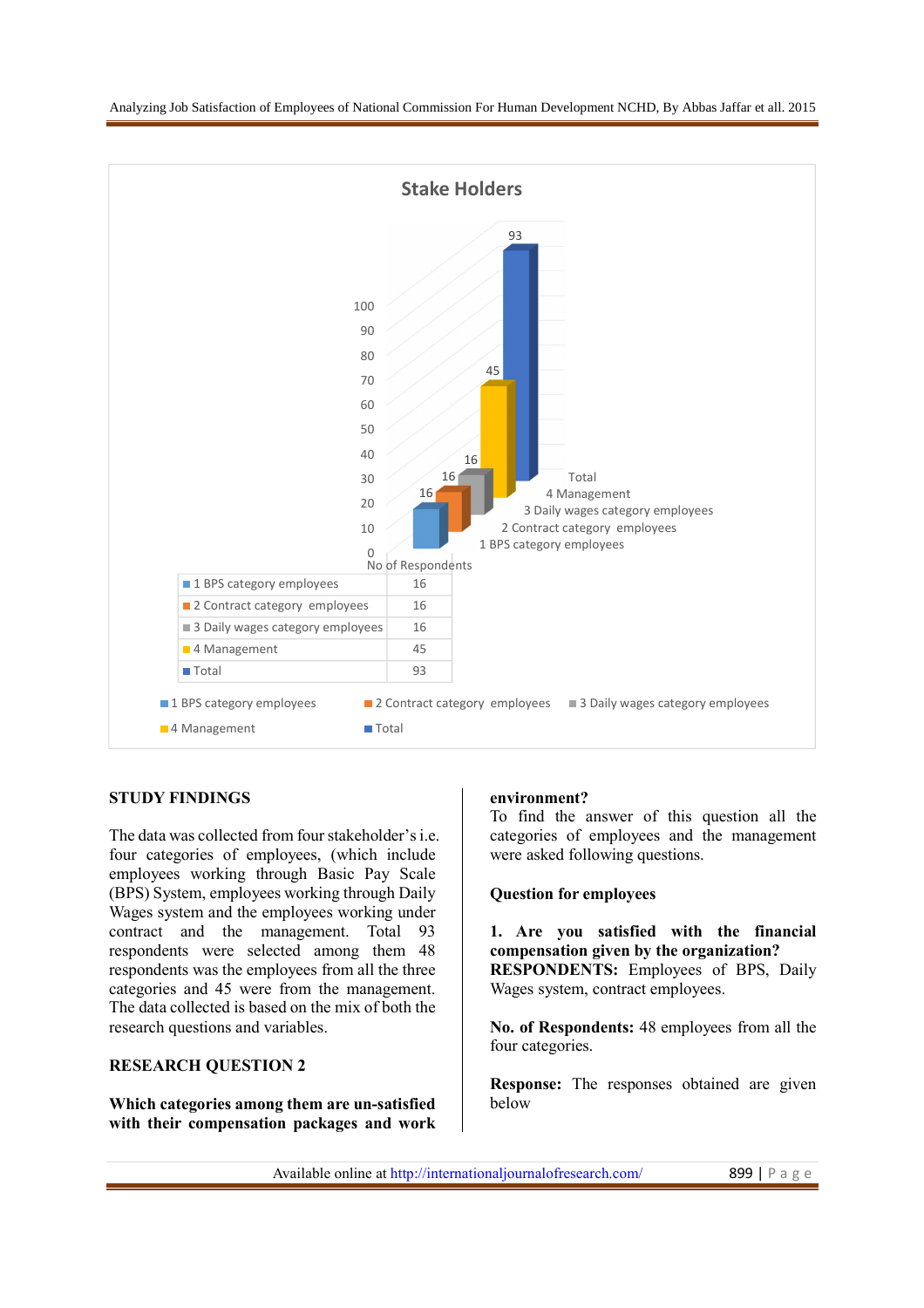

## **Questions for management**

**2. Do you think employees are generally satisfied with the financial compensation of the company? RESPONDENTS:** The respondents of this question were 45 persons from management. **Response:** The responses obtained are given below.

| <b>Benchmarks</b>       | Percentages |
|-------------------------|-------------|
| Definitely yes          | 0           |
| Mostly yes              | 20          |
| Cannot say / Don't know | 73          |
| Mostly no               | 0           |
| Definitely no           |             |
| Total                   | 100         |

## **3. If the answer to the above question is in the negative, which categories of employees do you think are not satisfied?**

**RESPONDENTS:** The respondents of this question were 45 persons from management. **Response:** The responses obtained are given below.

Available online at http://internationaljournalofresearch.com/ 900 | P a g e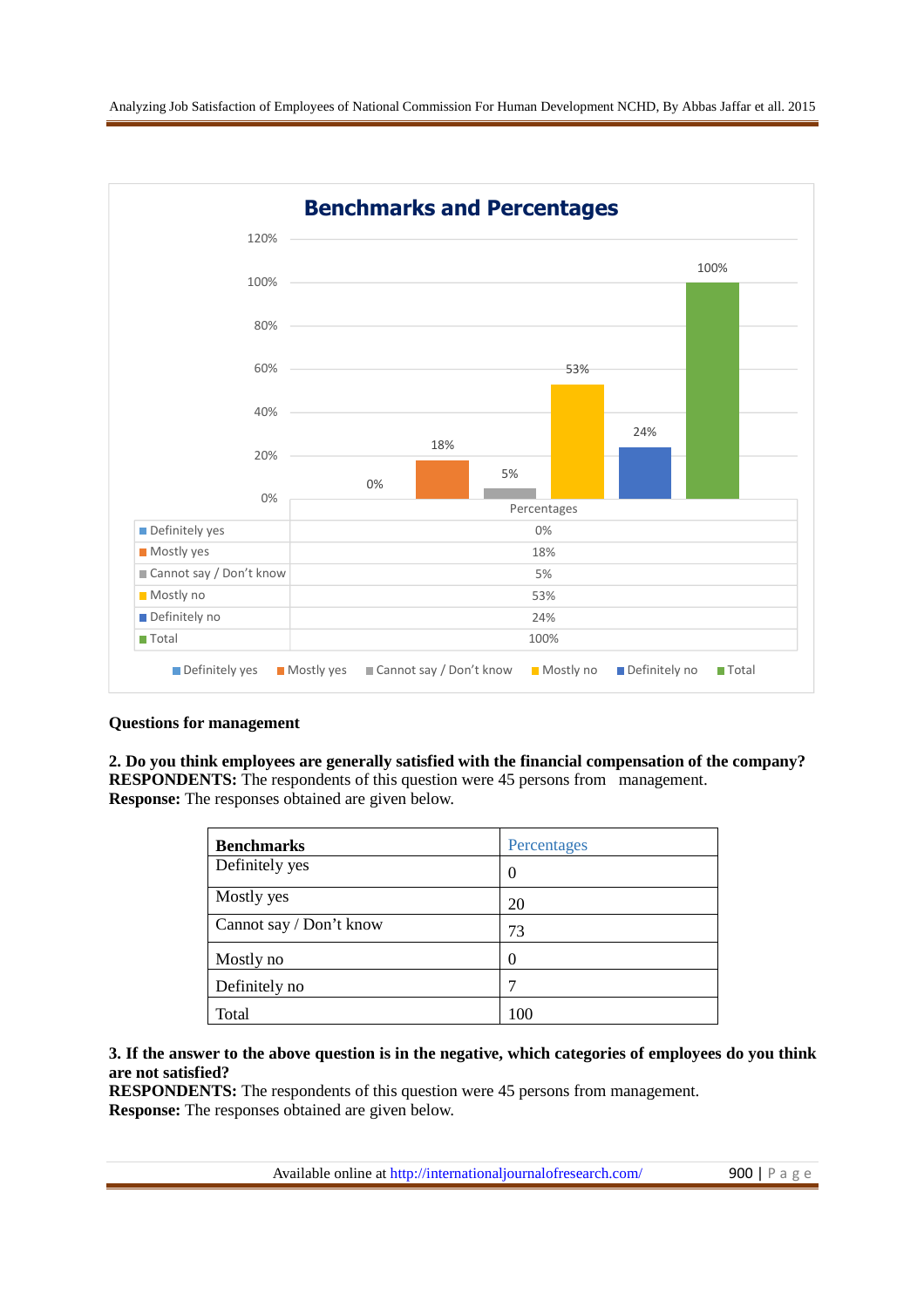Analyzing Job Satisfaction of Employees of National Commission For Human Development NCHD, By Abbas Jaffar et all. 2015 .



**4. Are you satisfied with non-financial compensation given to employees by NCHD? RESPONDENTS:** Employees of BPS, Daily Wages system, contract employees. **No. of Respondents:** 48 employees from all the categories.

**Four Categories of Employees Response:** The responses obtained are given below.



Available online at http://internationaljournalofresearch.com/ 901 | P a g e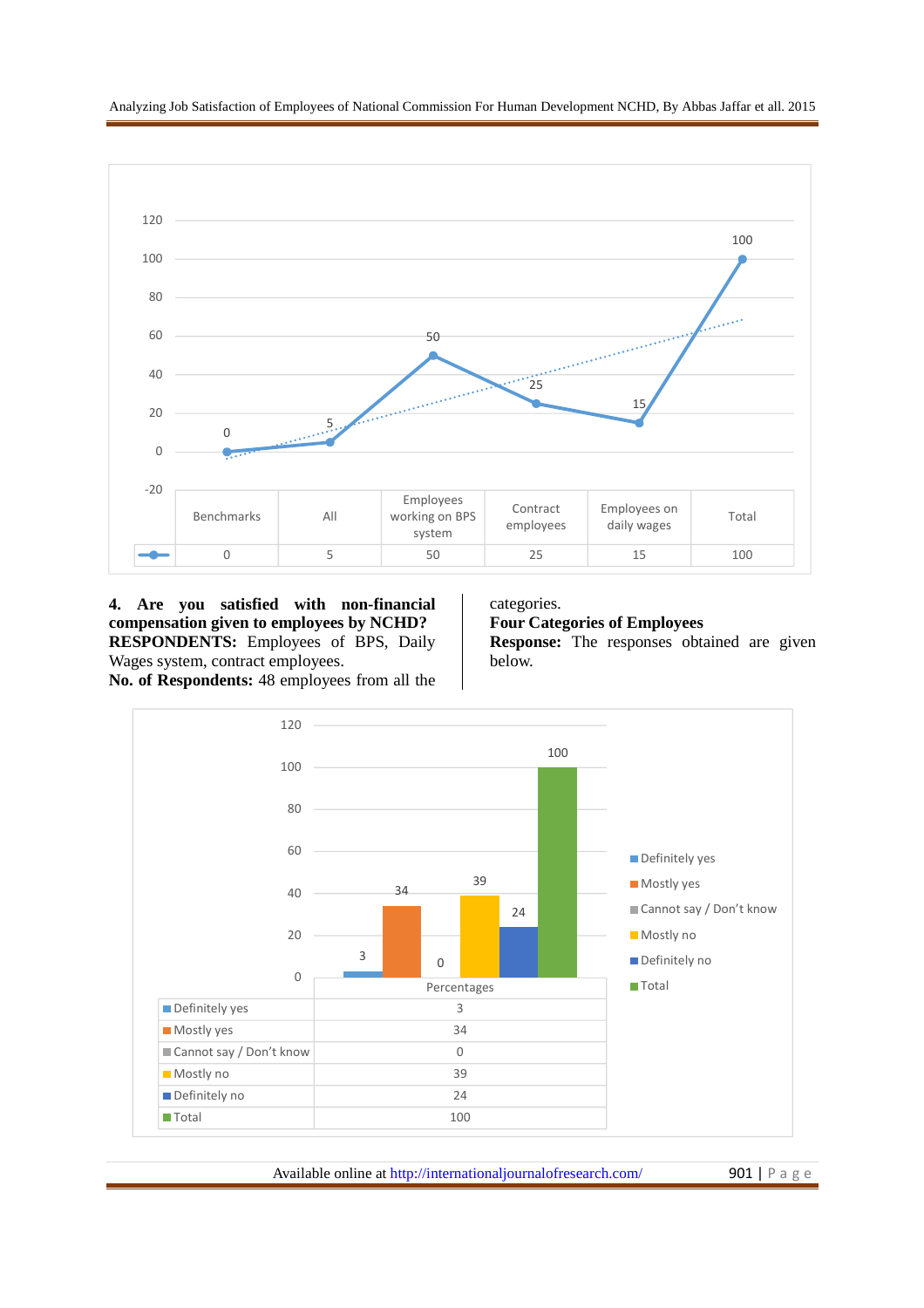**5. Do you get performance incentives in NCHD? RESPONDENTS:** Employees of BPS, Daily Wages system, contract employees.

**No. of Respondents:** 48 employees from all the

categories.

**Response:** The responses obtained are given below.



#### **6. If yes, are you satisfied with the performance incentives at NCHD? RESPONDENTS:** Employees of BPS, Daily

Wages system, contract employees.

**No. of Respondents:** 48 employees from all the categories.

**Response:** The responses obtained are given below.

| <b>Benchmarks</b> | Percentages      |
|-------------------|------------------|
| Extremely         | 0                |
| A lot             | $\left( \right)$ |
| Can't say         | 0                |
| A little          | 0                |
| Not at all        | $\theta$         |
| Total             | 0                |

**7. Do you feel that work conditions at NCHD are good?** 

**RESPONDENTS:** Employees of BPS, Daily Wages system, contract employees.

**No. of Respondents:** 48 employees from all the categories.

**Response:** The responses obtained are given below.

| <b>Benchmarks</b> | Percentages |
|-------------------|-------------|
| Definitely yes    |             |
| Mostly yes        | 29          |

Available online at http://internationaljournalofresearch.com/ 902 | P a g e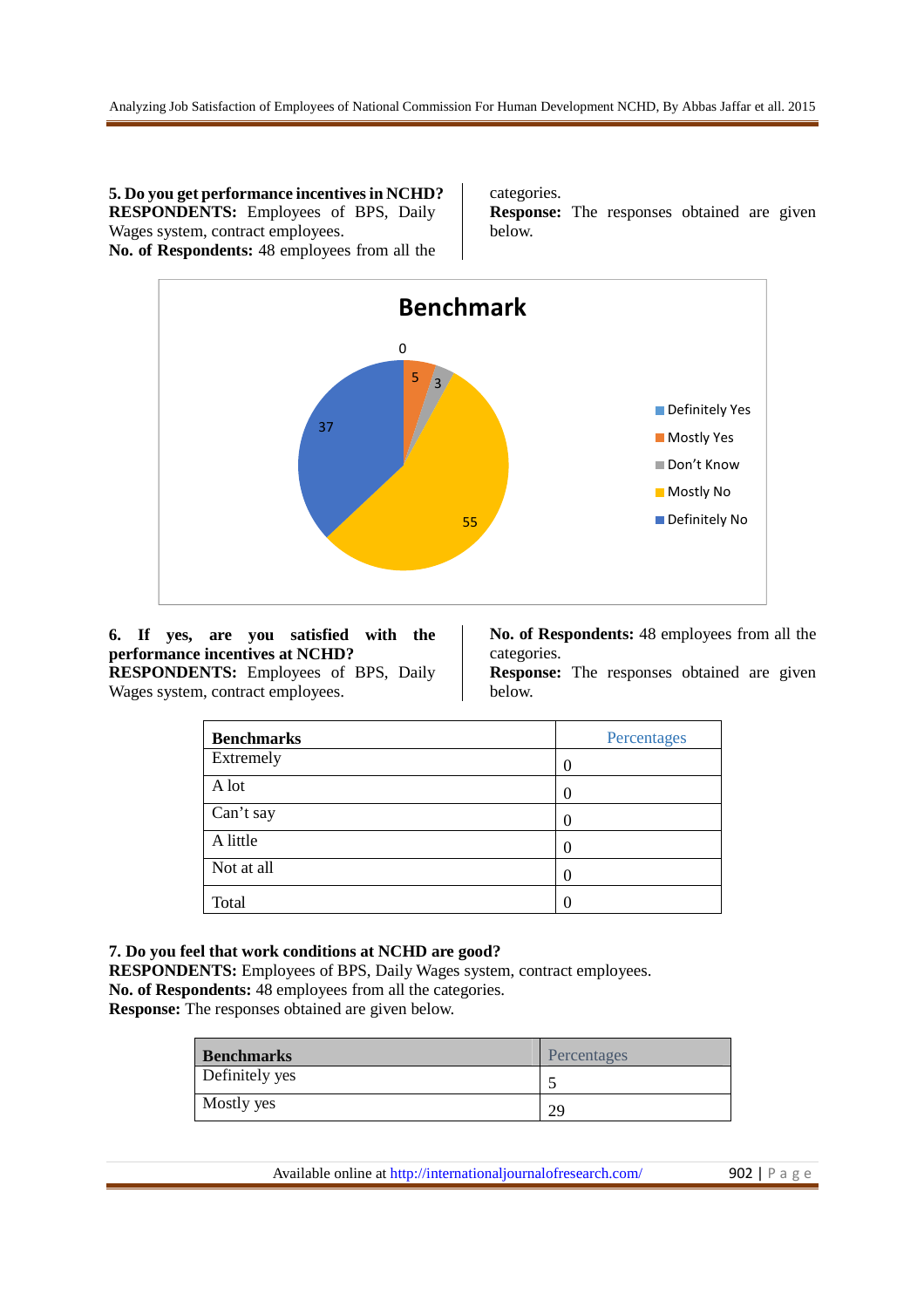| Cannot say / Don't know |              |
|-------------------------|--------------|
| Mostly no               | 42           |
| Definitely no           | 16           |
|                         | Total= $100$ |



## **8. Do you feel that the work conditions at NCHD are good?**

**RESPONDENTS:** The respondents of this question were 45 persons from management. **Response:** The responses obtained are given below.

| <b>Benchmarks</b>       | Percentages |
|-------------------------|-------------|
| Definitely yes          | 7           |
| Mostly yes              | 60          |
| Cannot say / Don't know | 13          |
| Mostly no               | 20          |
| Definitely no           | $\theta$    |
| Total                   | 100         |

## **Conclusion:**

When employees were asked about the satisfaction of financial compensation of the company 53 % of the employees were mostly not satisfied by the compensation packages while 18 % of the employees were mostly satisfied. When management persons were asked whether the employees are satisfied or not 73 % were unaware of the situation while 20 % said mostly yes to the question. When management was asked that which category of employees were not satisfied with the financial compensation of company, they were of the opinion that the 50 % employees

working on the BPS system, 25 % contract employees and 15 % employees working on daily wages are not satisfied with the financial compensation of the company. 39 % employees were mostly not satisfied with the non financial compensation of the company and 34 % were mostly satisfied, and 24 % were definitely not satisfied. When employees were asked whether they get performance incentives or not, 55 % said mostly no, and 37 % employees said definitely no. Only 5 % of the employees were of the opinion that they get performance incentives and 3% of the employees were unaware. When employees

Available online at http://internationaljournalofresearch.com/ 903 | P a g e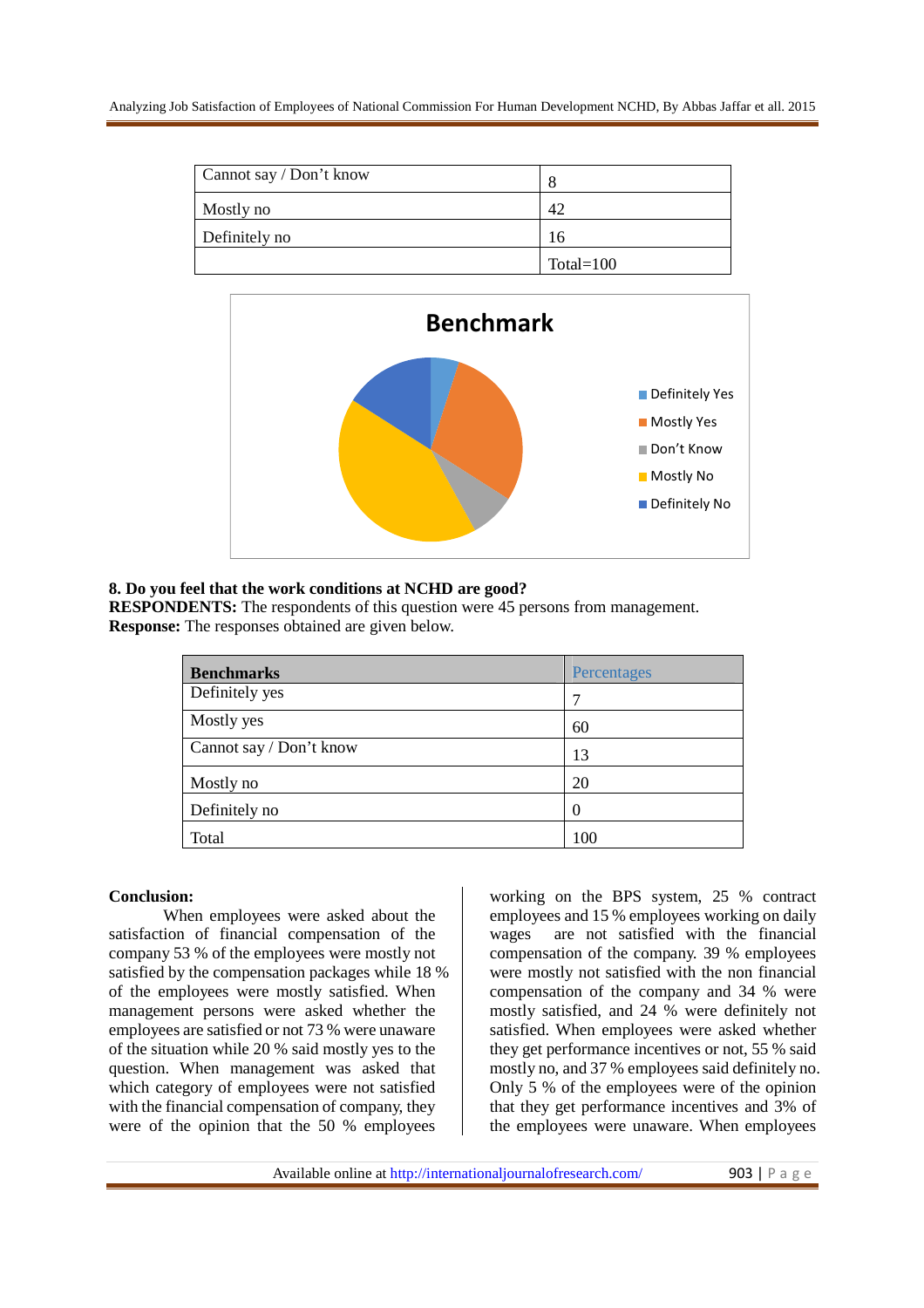were asked whether the work conditions of NCHD are good or not, 42 % said mostly no, while 29 % said mostly yes. When the same

## **4.2 RESEARCH QUESTION 3**

## **What are the effects of the employees being dissatisfied with their compensation packages?**

To find the answer of this question all the four categories of employees and the management were asked following questions.

## **Question for employees**

## **1. What are effects of employees being dissatisfied with their jobs?**

**RESPONDENTS:** Employees of BPS, Daily Wages system, contract employees.

**No. of Respondents:** 48 employees from all the categories.

**Response:** The responses obtained are given

question was asked from the management 60 % said mostly yes, 20 % said mostly no and 13 % said they cannot say.

#### below.

Mental pressure, Low productivity, low motivation, frustration, lesser sense of responsibility, inefficient performance, disappointment , low morale ,poor performance, lesser efficiency, delay in work, poor service quality.

#### **Question for Management**

**2. How do the effects of employees being dissatisfied with their compensation become notice able?** 

**RESPONDENTS:** The respondents of this question were 45 persons from management.

**Response:** The responses obtained are given below.



## **3. What are effects of employees being dissatisfied with their job?**

**RESPONDENTS:** The respondents of this question were 82 persons from management.

**Response:** The responses obtained are given below. Low production, work is not done properly; work takes longer than expected time,

employees create problems for the management, low performance.

## **CONCLUSION**

50 % of the persons from management say that the dissatisfaction of employees of becomes noticeable by the low productivity, 42 % said that

Available online at http://internationaljournalofresearch.com/ 904 | P a g e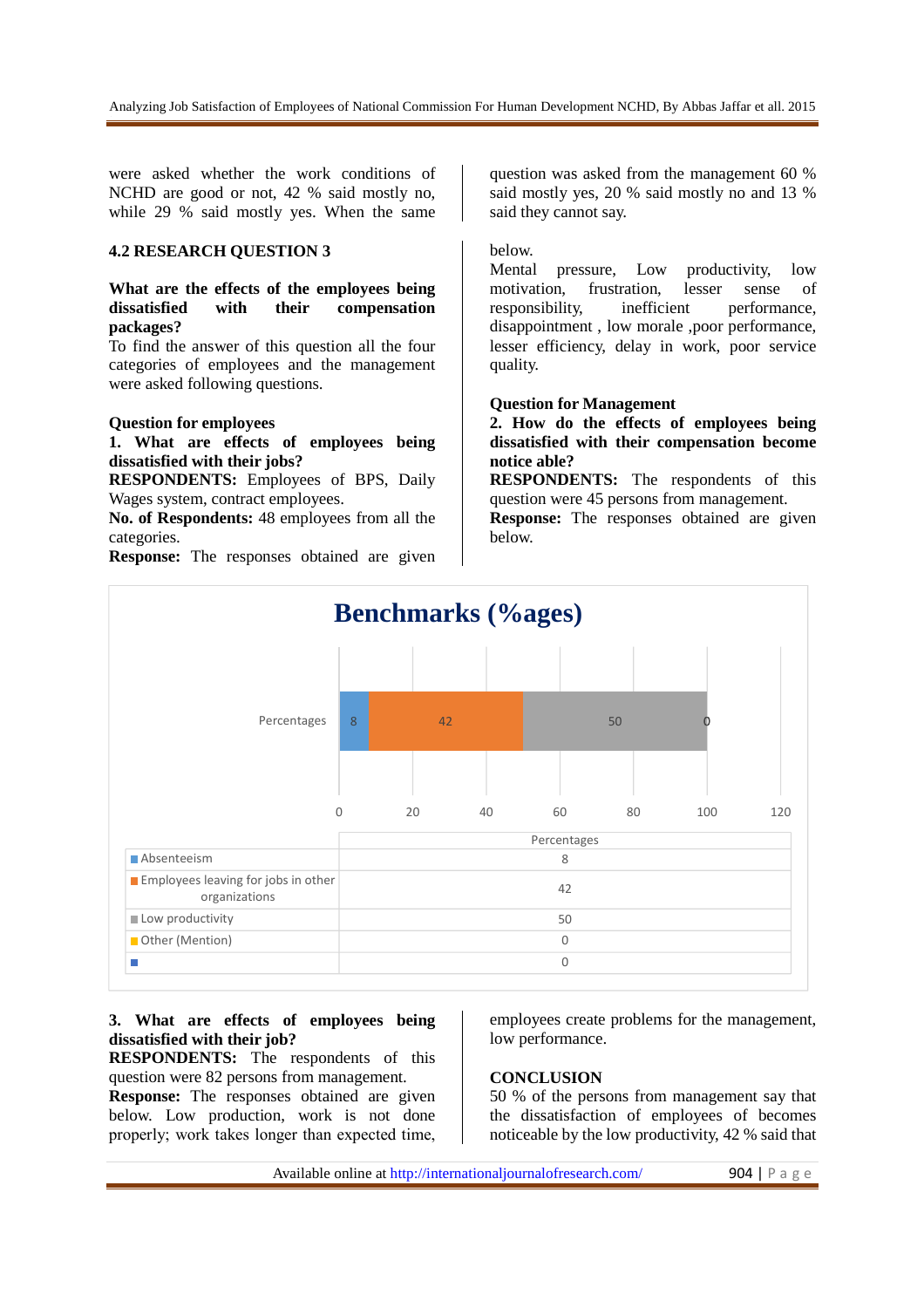employees leave the organization and 8 % believe that they notice absenteeism

When employees were asked about the effects ofbeing dissatisfied with their job, most of the employees said that it results in Mental pressure, Low productivity, low motivation, frustration, lesser sense of responsibility, inefficient performance, disappointment , low morale ,poor

#### **4.3 RESEARCH QUESTION 4**

## **Is the lack of monetary benefits the primary cause of dissatisfaction?**

To find the answer of this question all the four categories of employees and the management were asked following questions.

#### **Question for employees**

**1. To what extent do you feel that financial** 

performance, lesser efficiency, delay in work and poor service quality. When management was asked about the effects of employees being dissatisfied with their job, most of the persons said the effects are Low production, work is not done properly; work takes longer than expected time, employees create problems for the management and low performance.

## **compensations play an important role in job satisfaction?**

**RESPONDENTS:** Employees of BPS, Daily Wages system, contract employees.

**No. of Respondents:** 48 employees from all the categories.

**Response:** The responses obtained are given below



#### **Question for Management**

**2. To what extent does financial compensation play an important role in job satisfaction? RESPONDENTS:** The respondents of this

question were 42 persons from management. **Response:** The responses obtained are given below.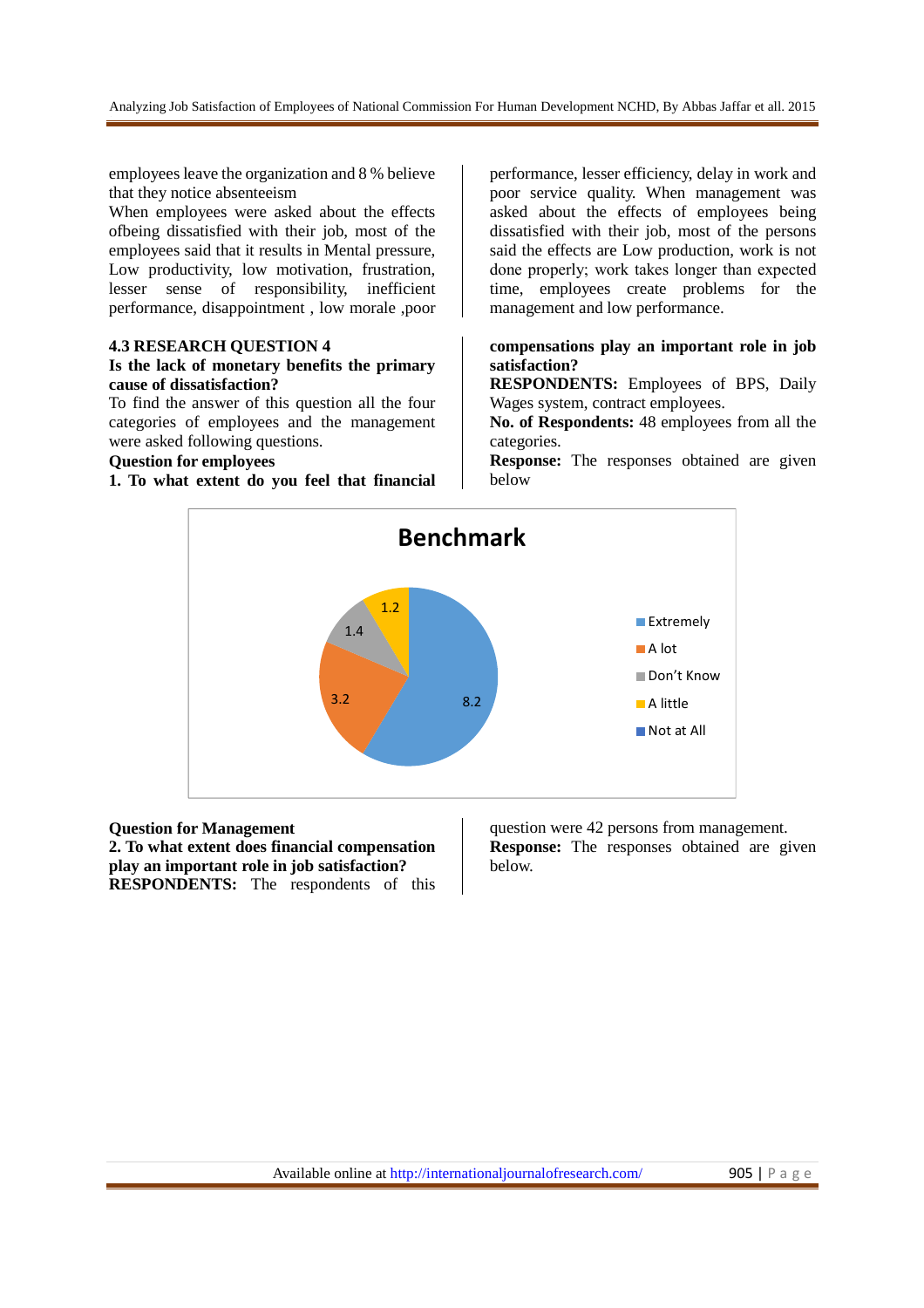

## **Conclusion**

47 % of the employees think that financial compensation plays a little role in job satisfaction while 11 % think that it is extremely important.31 % think that it is not at all important. 87 % management believes that financial compensation is important a lot in job satisfaction and 13 % think that it is extremely important.

#### **RESEARCH QUESTION 5**

**What alternate venues are available to the employees and what better incentives do they offer?** 

To find the answer of this question all the four categories of employees were asked following questions.

**1. What venues do you consider best for work in the job market? (Keeping in view your qualifications)** 

**RESPONDENTS:** Employees of BPS, Daily Wages system, contract employees.

**No. of Respondents:** 48 employees from all the categories.

**Response:** The responses obtained are given below

| <b>Benchmarks</b> | Percentages |
|-------------------|-------------|
| <b>NCHD</b>       | 64          |
| Health            | 11          |
| Custom            | 24          |
| Police            | 0           |
| Education         | 0           |
| Total             | 100         |

**2. To what extent are annual rises in salary comparable to other telecom organizations? RESPONDENTS:** Employees of BPS, Daily Wages system, contract employees.

**No. of Respondents:** 48 employees from all the categories.

Available online at http://internationaljournalofresearch.com/ 906 | P a g e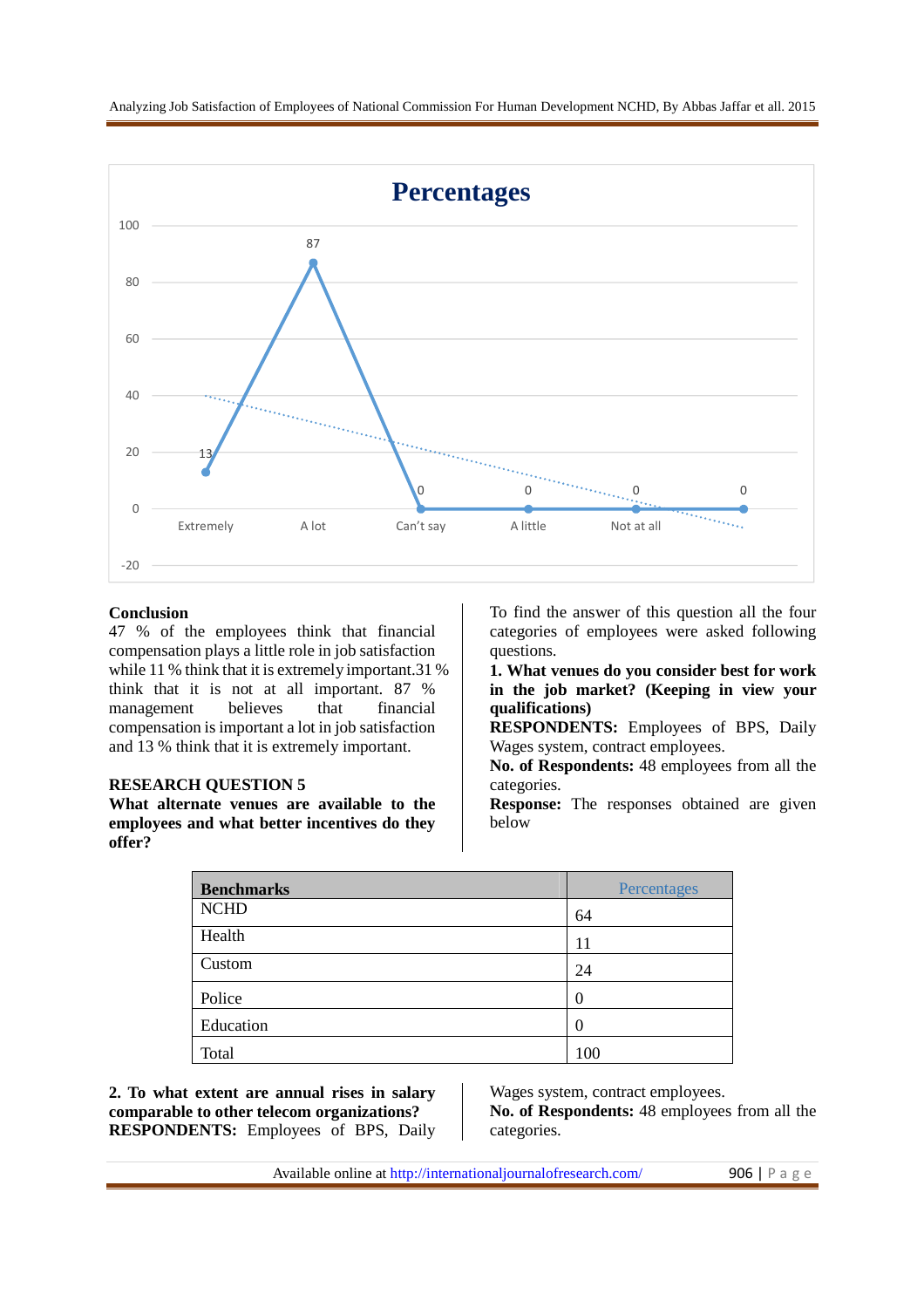

**Response:** The responses obtained are given a below.

#### **Conclusion**

Keep in view their qualification 64 % of the employees think that NCHD is the best place for them to work, 24 % think that Custom is the best option and 11 % believe Health is the best to work at. 47 % employees think that the annual raises in the salary is a little comparable to the other telecom organizations, 31 % believe that it is not at all comparable. While 11 % believe that annual raises at NCHD are extremely comparable to other organizations, 8 % think it is a lot.3 % of the employees don't know about it.

#### **4.5 RESEARCH QUESTION 6**

## **What is the out flux of employees from NCHD? Is it large in number?**

To find the answer of this question the management were asked following question.

**1. Do you feel that the out flow of employees from NCHD to other organizations is large in number?** 

**RESPONDENTS:** The respondents of this question were 45 persons from management. **Response:** The responses obtained are given below.

| <b>Benchmarks</b>       | Percentages  |
|-------------------------|--------------|
| Definitely yes          | 6            |
| Mostly yes              | 8            |
| Cannot say / Don't know | 15           |
| Mostly no               | 71           |
| Definitely no           |              |
|                         | Total= $100$ |

#### **Conclusion**

71 % of the management believe that there is mostly no out flux of employees from NCHD, 8 percent say mostly yes and 15 % don't know about it.

## **RESEARCH QUESTION 7**

Available online at http://internationaljournalofresearch.com/ 907 | P a g e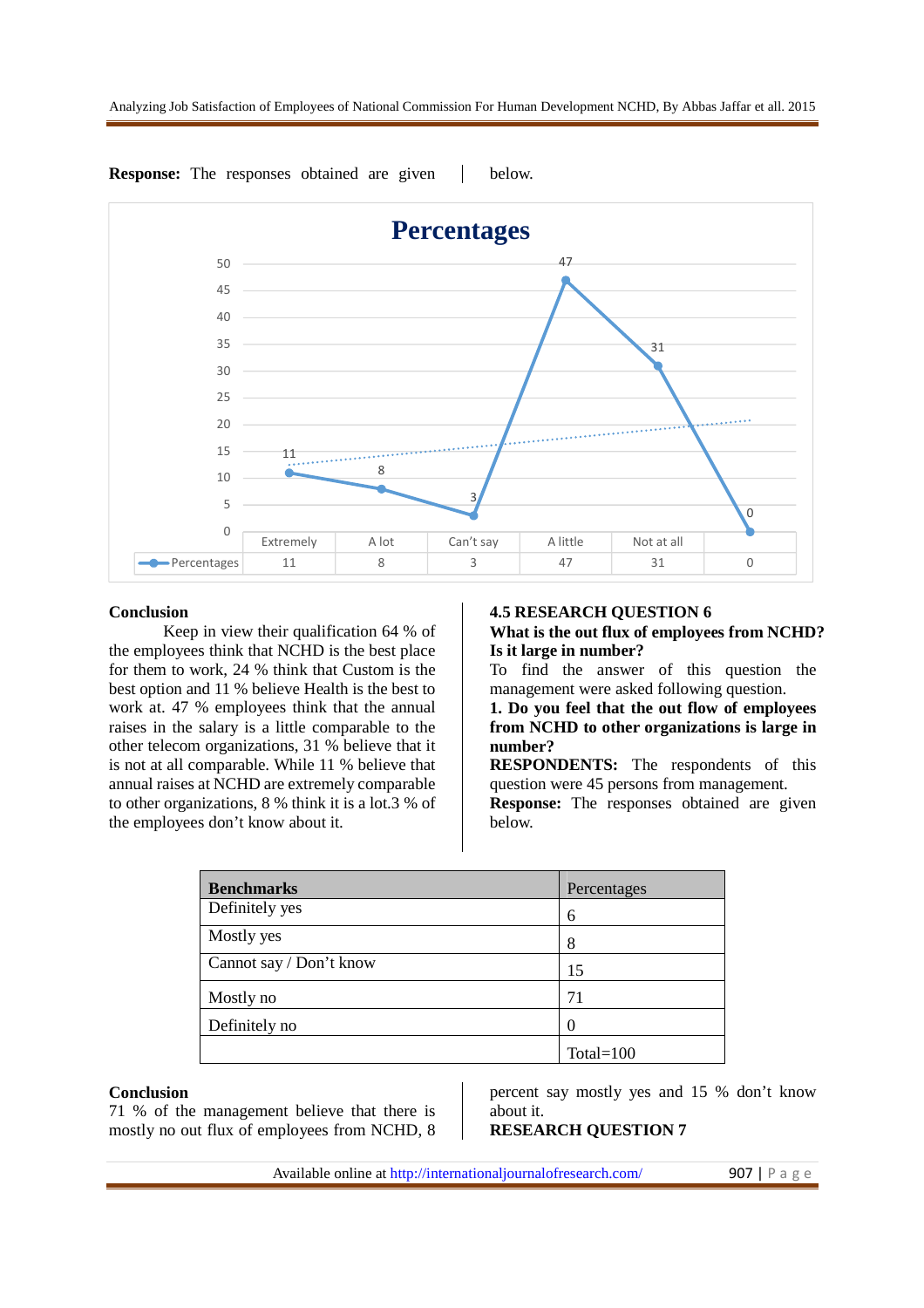## **If yes, which categories of employees are more inclined to leave the organization?**

To find the answer of this question the management were asked following question.

**1. Which categories of employees are more** 

**inclined to leave the organization?** 

**RESPONDENTS:** The respondents of this question were 45 persons from management. **Response:** The responses obtained are given below.

| <b>Benchmarks</b>               | Percentages       |
|---------------------------------|-------------------|
| <b>BPS</b> Group                |                   |
| <b>Contract Employees Group</b> | 78                |
| Daily Wages Employ              | 23                |
| <b>Others</b> (Mention          | $\mathbf{\Omega}$ |
|                                 | Total= $100$      |

## **Conclusion**

Management thinks that 87 % Contract employees and 23 % daily wages employees are inclined to leave the organization.

## **RESEARCH QUESTION 8**

**What should be considered as an appropriate pay package?** To find the answer of this question the management were asked following question.

## **If you feel that the pay packages are not appropriate, how much increase do you feel is wanted (GIVEN THE WORK OUT PUT OF EMPLOYEES)**

**Respondents:** The respondents of this question were 45 persons from management.

**Response:** The responses obtained are given below.



#### **Conclusion**

53 % of the management is of the opinion that given the output of the employees there should be 50 %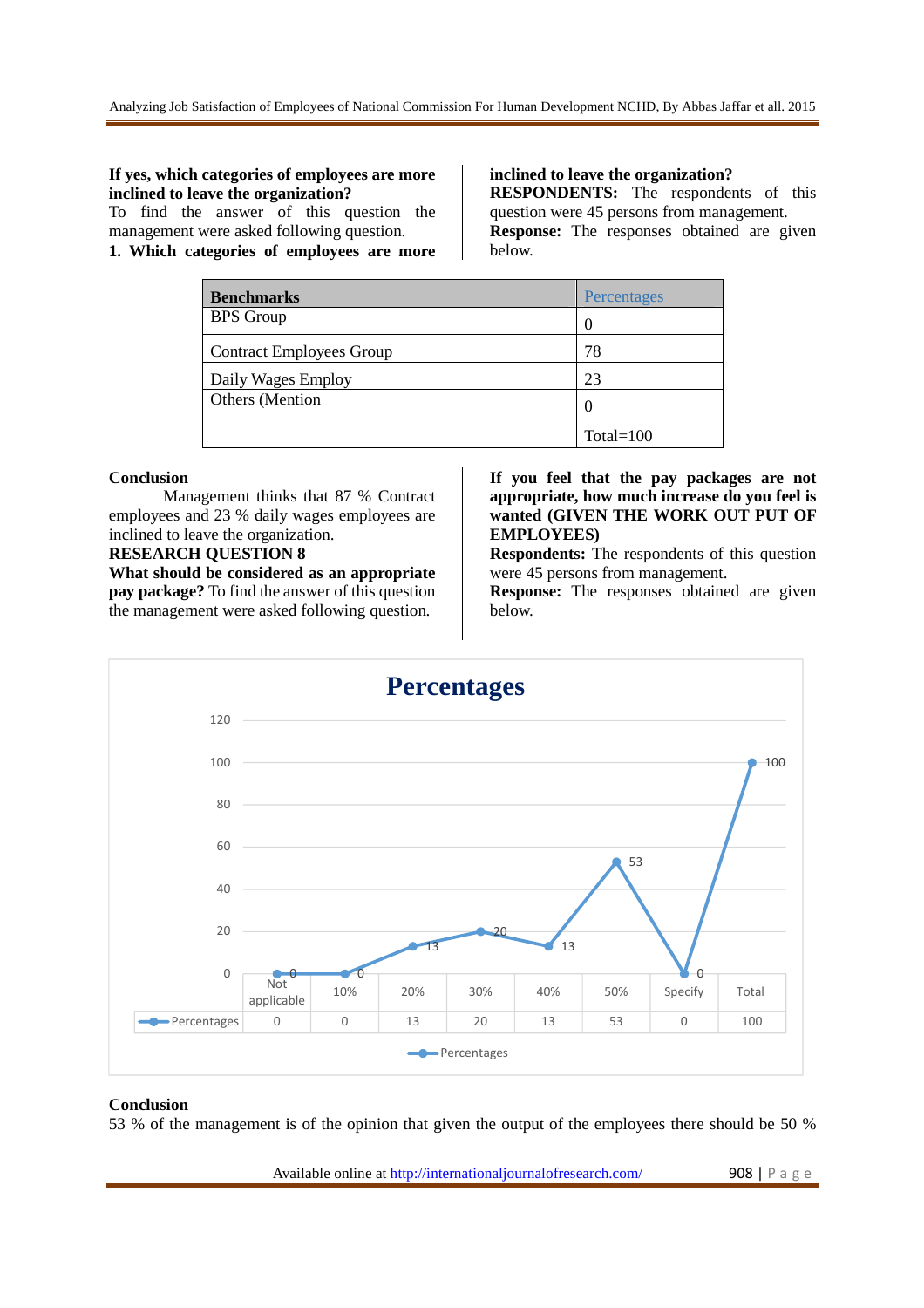increase in the salary, 20 % say there should 20 % increase and 13 % say that the increase should be 20 %. **RESEARCH QUESTION 10** 

**Which categories are not getting an appropriate pay package commensurate to their job/rank?**  To find the answer of this question the management were asked following question.

- **1.**
- **2. -/i9**
- **3. N.h/.,mj/':>**
- **4. Are there any categories of employees who are not getting appropriate pay package commensurate with their job/qualification?**

**Respondents:** The respondents of this question were 45 persons from management. **Response:** The responses obtained are given below.

| <b>Benchmarks</b>                            | Percentages  |
|----------------------------------------------|--------------|
| All are getting satisfactory pay packages    |              |
| <b>BPS</b>                                   | 60           |
| <b>Contract Employees</b>                    | $17^A$       |
| Daily Wages Employees                        | $10^A$       |
| Other (Mention)                              |              |
| No one is getting an appropriate pay package | $\mathbf{0}$ |
|                                              | $Total=100$  |

## **Conclusion**

60 % management thinks that employees working under BPS system are not getting appropriate salary commensurate to their job.7 % is of the view that all employees are not getting appropriate pay packages, 17 % think that contract employees are not getting appropriate pay packages 10 % believe that employees working on daily wages are not getting appropriate pay packages.

**Does NCHD have the necessary resources to satisfy the shortfalls in the pay packages?** 

To find the answer of this question the management were asked following question.

**1. Does NCHD have the necessary resources to satisfy the shortfalls in the pay packages?** 

**Respondents:** The respondents of this question were 45 persons from management.

**Response:** The responses obtained are given below

#### **RESEARCH QUESTION 11**

| <b>Benchmarks</b> | Percentages  |
|-------------------|--------------|
| Yes               | 100          |
| To some extent    |              |
| N <sub>0</sub>    |              |
|                   | Total= $100$ |

#### **Conclusion**

100 % management believes that NCHD has the necessary resources to satisfy the short falls in the

pay packages. Some of the aspects which were not covered in the questionnaires were covered in the variables.

Available online at http://internationaljournalofresearch.com/ 909 | P a g e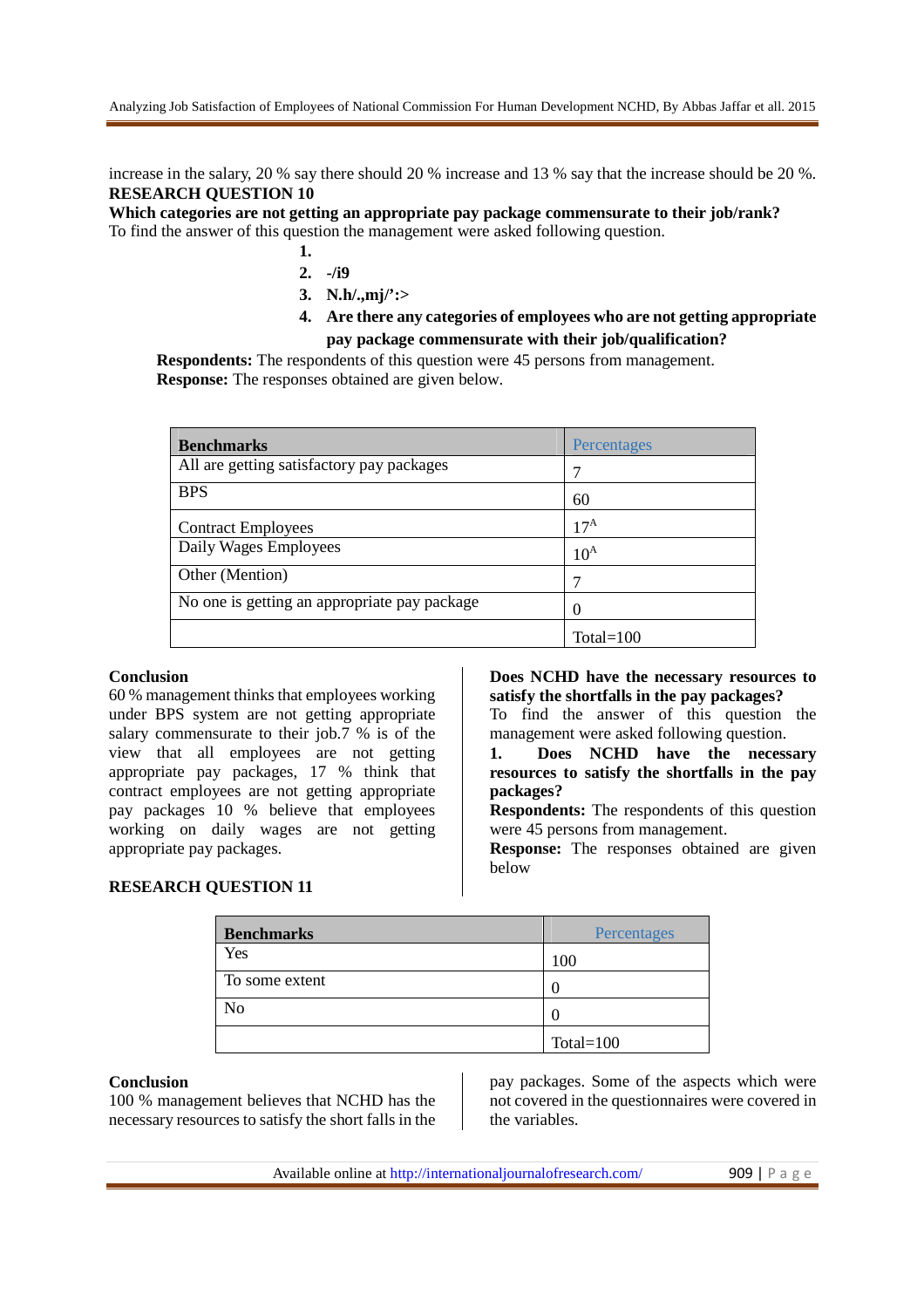#### **4.10 VARIABLE #1(Non-financial compensation)**

To find the answer of this variable all the four categories of employees were asked following question

**1. Are you satisfied with non-financial compensation given to employees by NCHD?**

**RESPONDENTS:** Employees of BPS, Daily Wages system, contract employees.

**No. of Respondents:** 48 employees from all the categories.

**Response:** The responses obtained are given below.

| <b>Benchmarks</b>       | Percentages  |
|-------------------------|--------------|
| Definitely yes          | 3            |
| Mostly yes              | 34           |
| Cannot say / Don't know | 0            |
| Mostly no               | 39           |
| Definitely no           | 24           |
|                         | Total= $100$ |

**Question for Management 1. Do you feel that employees are satisfied with their non-financial compensation?**

**Respondents:** The respondents of this question

were 45 persons from management **Response:** The responses obtained are given below.



#### **Conclusion**

39 % employee are mostly not satisfied with the

non-financial compensation of the company, while 34 % are mostly satisfied.24 % are

Available online at http://internationaljournalofresearch.com/ 910 | P a g e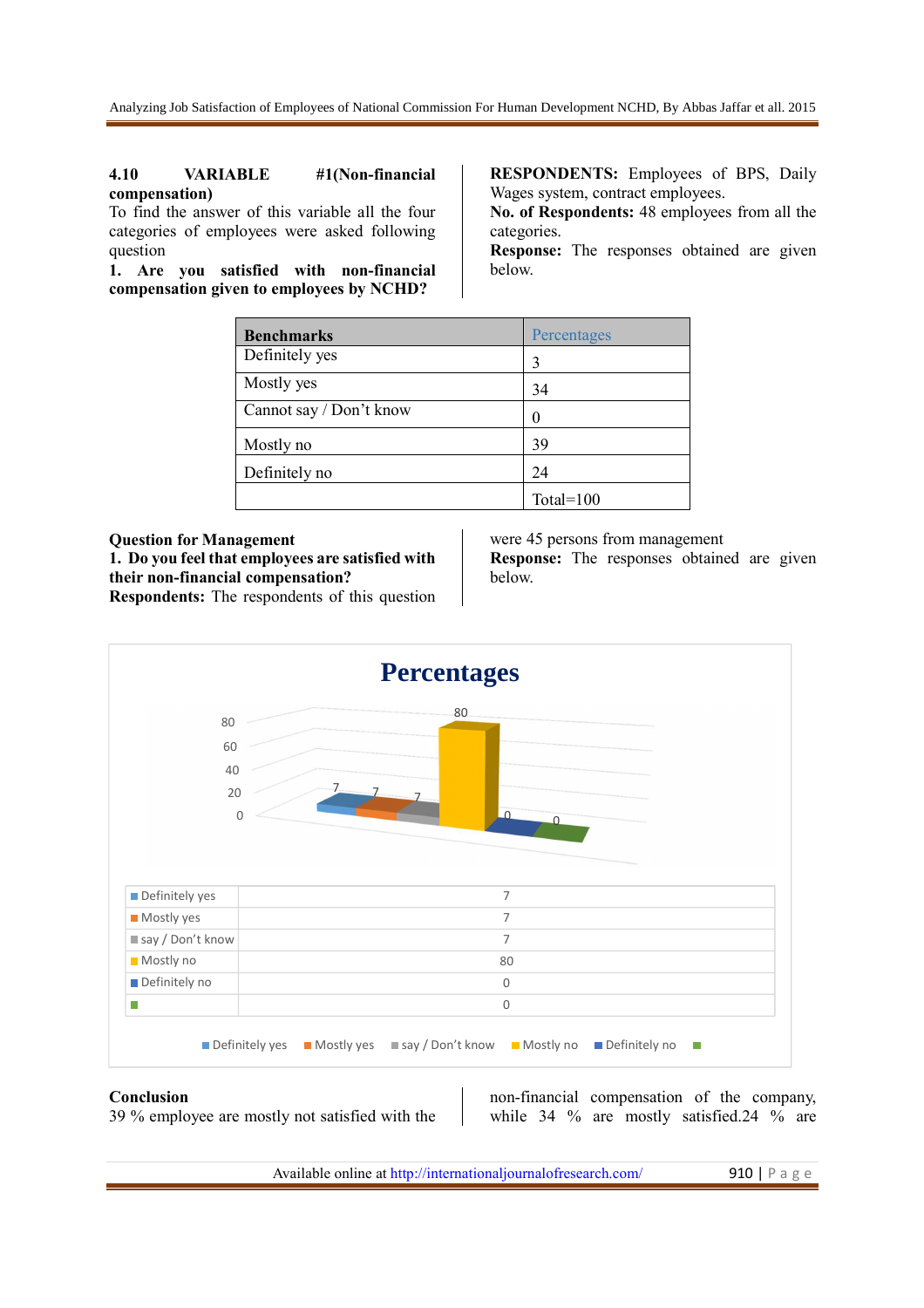definitely not satisfied and only 3 % are definitely satisfied.

80% of management was of the view that the employees are not satisfied with the non-financial compensation. While 7 % were of the view that the employees are definitely satisfied.

#### **4.11 VARIABLE #2(Annual raises)**

To find the answer of this variable all the

categories of employees were asked following question

**1. To what extent are annual rises in salary comparable to other telecom organizations?** 

**No. of Respondents:** 48 employees from all the categories.

**Response:** The responses obtained are given below;



#### **Question for Management**

**1.I The annual raise in salary of NCHD employees equal to what is given by other organizations?** 

**Respondents:** The respondents of this question were 45 persons from management **Response:** The responses obtained are given below.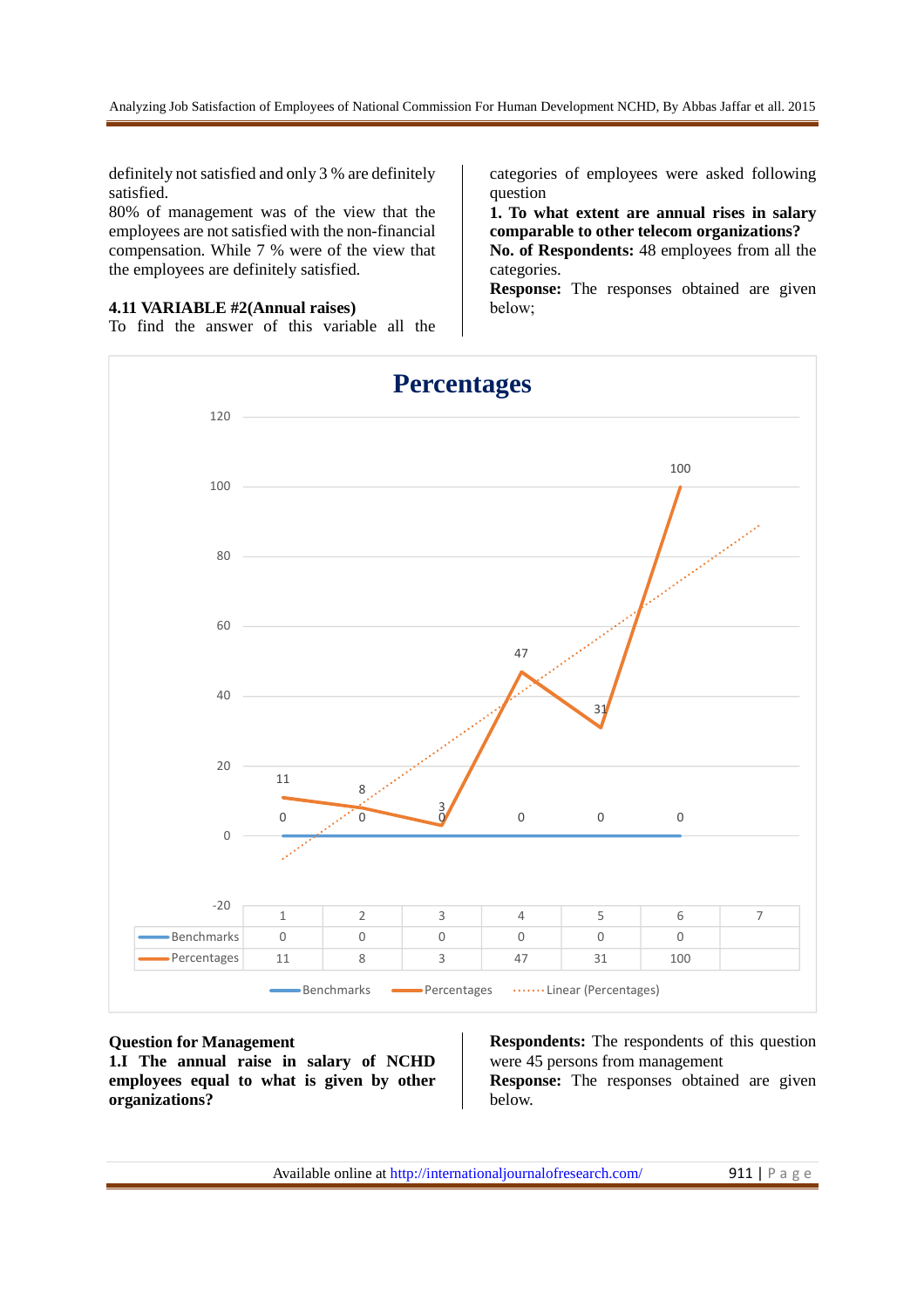

## **Conclusion**

Keep in view their qualification 64 % of the employees think that NCHD is the best place for them to work, 24 % think that is the best option and 11 % believe to be the best company to work at.

47 % employees think that the annual raises in the salary is a little comparable to the other telecom organizations, 31 % believe that it is not at all comparable. While 11 % believe that annual raises at NCHD are extremely comparable to other organizations, 8 % think it is a lot.3 % of the employees don't know about it.

#### **4.12 VARIABLE #3 (Job Security)**

To find the answer of this variable all the categories of employees were asked following question

**1.Do you feel a sense of job security at NCHD? No. of Respondents:** 48 employees from all the four categories.

**Response:** The responses obtained are given below



Available online at http://internationaljournalofresearch.com/ 912 | P a g e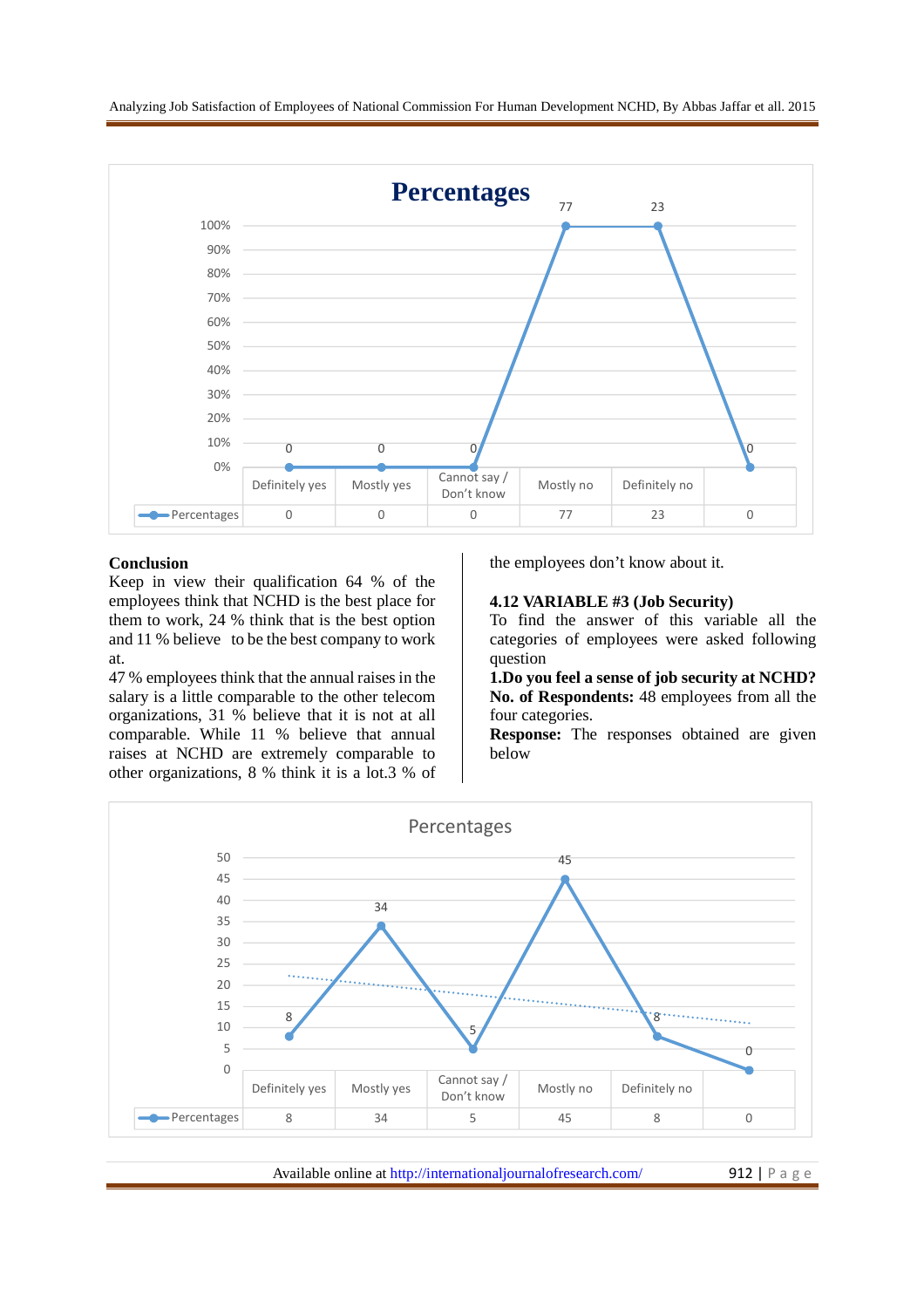## **Question for Management**

## **Do you think that employees have adequate job security in NCHD?**

**Respondents:** The respondents of this question were 45 persons from management **Response:** The responses obtained are given below.

| <b>Benchmarks</b>       | Percentages  |
|-------------------------|--------------|
| Definitely yes          | 0            |
| Mostly yes              |              |
| Cannot say / Don't know |              |
| Mostly no               | 87           |
| Definitely no           |              |
|                         | Total= $100$ |

## **Conclusion**

26 % of employees definitely feel a sense of job, 37 % mostly feel sense of job security in NCHD, while 24 % are mostly don't and 13 % are not sure. 87 % management is of the view that employees mostly don't feel a sense of security.

**4.13 VARIABLE #4 (Leave/Vocations)**

To find the answer of this variable all the categories of employees were asked following question

**1. Are you satisfied with your leave entitlement? No. of Respondents:** 48 employees from all the categories.

**Response:** The responses obtained are given below



## **Question for Management 1. Are the employees satisfied with their leave entitlement?**

Available online at http://internationaljournalofresearch.com/ 913 | P a g e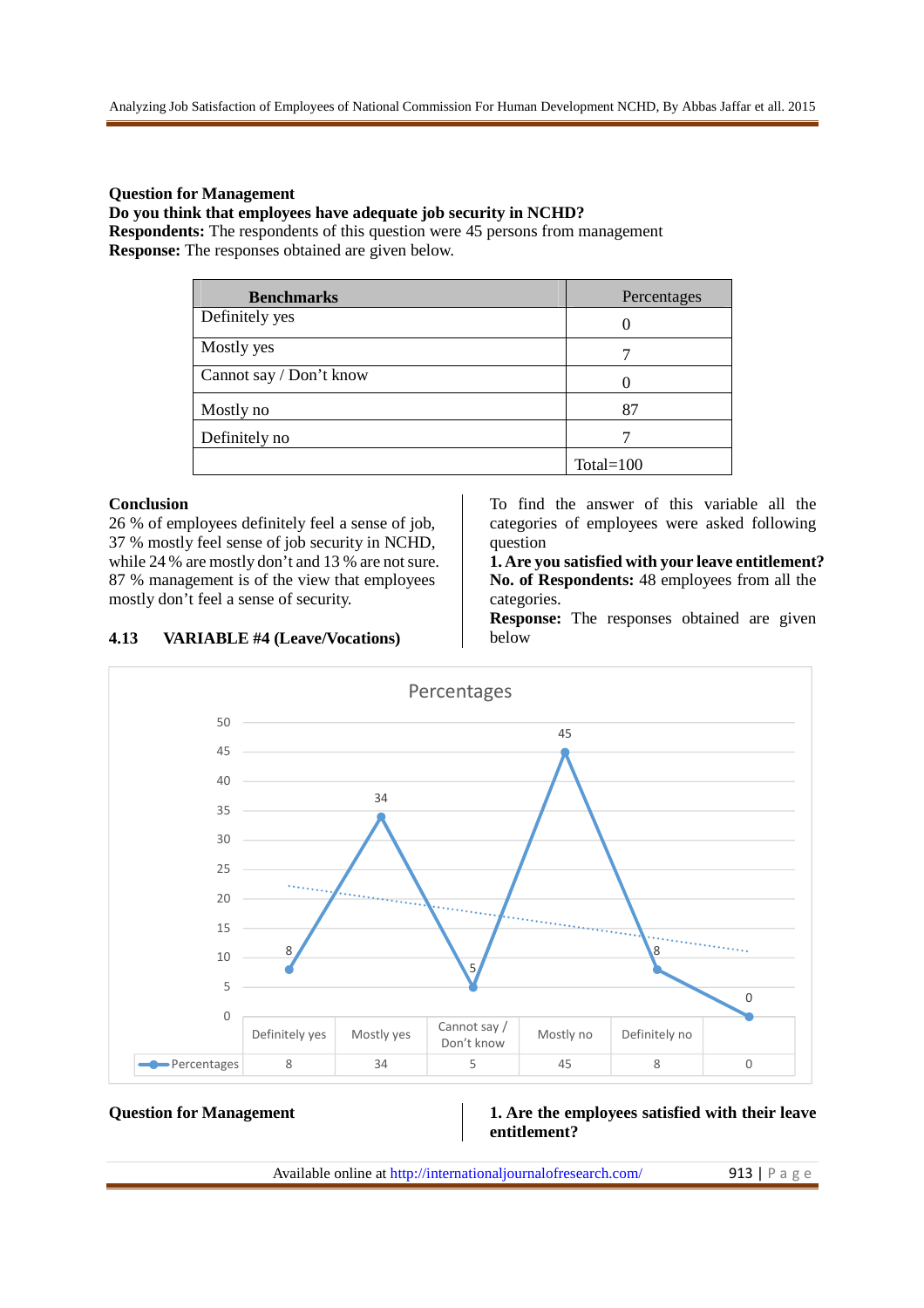**Respondents:** The respondents of this question were 45 persons from management

**Response:** The responses obtained are given below.

| <b>Benchmarks</b>       | Percentages  |
|-------------------------|--------------|
| Definitely yes          |              |
| Mostly yes              | 67           |
| Cannot say / Don't know | 13           |
| Mostly no               | 13           |
| Definitely no           |              |
|                         | Total= $100$ |

#### **Conclusion**

45 % of the employees are mostly not satisfied with the leave entitlement, while 34 % are of the view that they are mostly satisfied. 67 % management thinks that employees are satisfied with the leave entitlement while 13 % thinks that employees are not satisfied.

## **4.14 VARIABLE #4 (Flexible work schedule)**

To find the answer of this variable all the four

categories of employees were asked following question

## **Question for Employees**

**1. Is your work schedule flexible?** 

**No. of Respondents:** 48 employees from all the four categories.

**Response:** The responses obtained are given below



#### **Question for Management**

**1. Are work schedules in NCHD rigid or flexible?** 

**Respondents:** The respondents of this question were 45 persons from management **Response:** The responses obtained are given below.

| <b>Benchmarks</b> | Percentages |
|-------------------|-------------|
| Very rigid        |             |

Available online at http://internationaljournalofresearch.com/ 914 | P a g e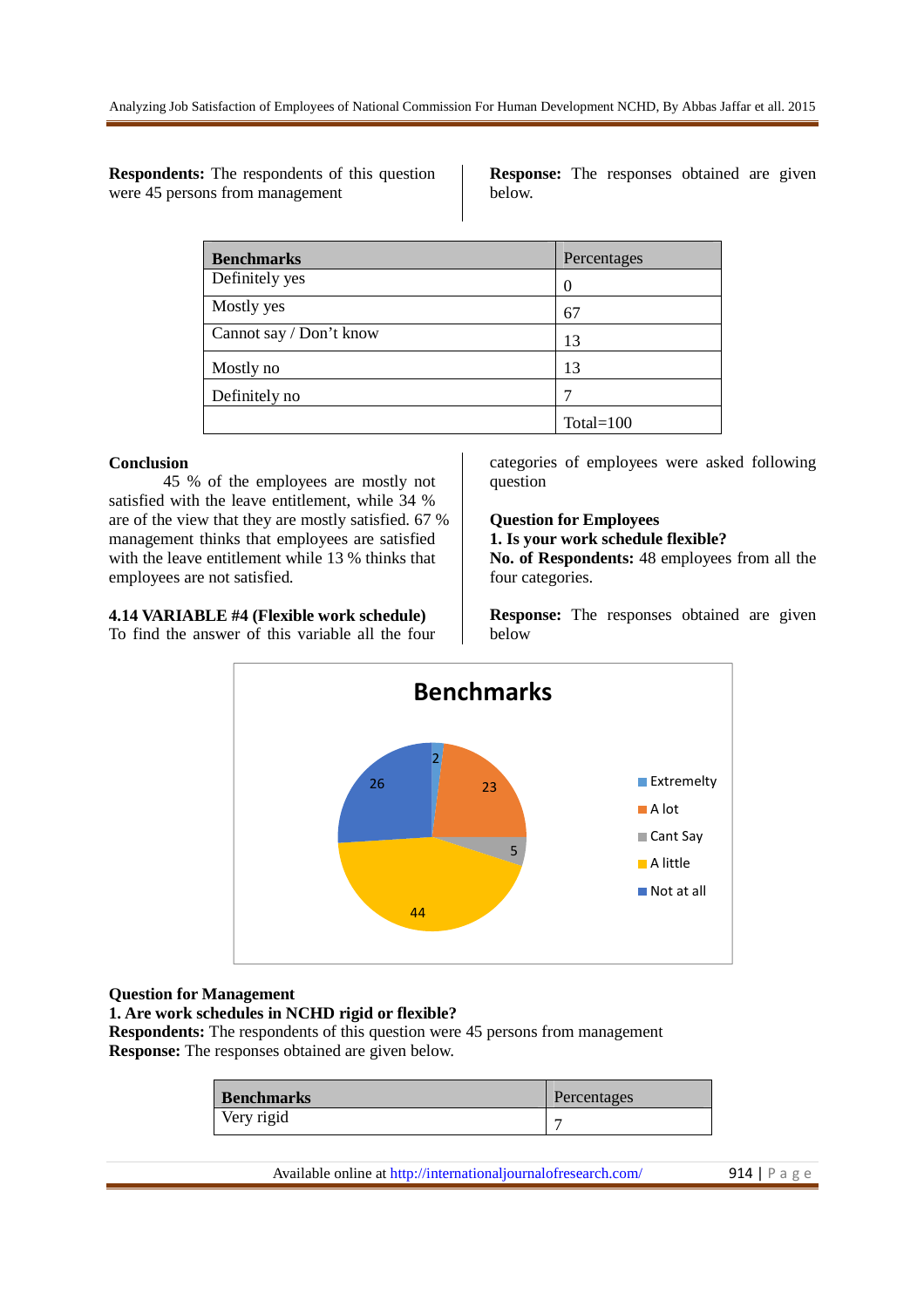| Quite rigid             | 33           |
|-------------------------|--------------|
| Cannot say / Don't know |              |
| Quite flexible          | 53           |
| Very flexible           | $\mathbf{0}$ |
|                         | Total= $100$ |

#### **Conclusion**

44 % of employees believe that their work schedule is a little flexible, while 23 % think that their work schedules are a lot flexible. 26 % are of the view that their work schedule is not at all flexible. 53 % of management thinks that the work schedules at NCHD are quite flexible, while 33 % are of the view that the work schedules are quite rigid. Since primarily the research was conducted to know the job satisfaction of NCHD

#### **Question for Management**

**Presently are you satisfied with your job?**

**Respondents:** The respondents of this question

employees therefore I asked the following questions from all categories of employees and the management.

**Question For Employees**

**Presently are you satisfied with your job?**

**Respondents:** The respondents of this question were 48 persons from employees

**Response:** The responses obtained are given below.

were 45 persons from management **Response:** The responses obtained are given below.



#### **Conclusion**

45 % employees are not satisfied with their job, while 29 % are satisfied and 26 % are satisfied to some extent. 73 % of the management is satisfied with the job, while 10 % is not satisfied and 17 % are satisfied to some extent.

Available online at http://internationaljournalofresearch.com/ 915 | P a g e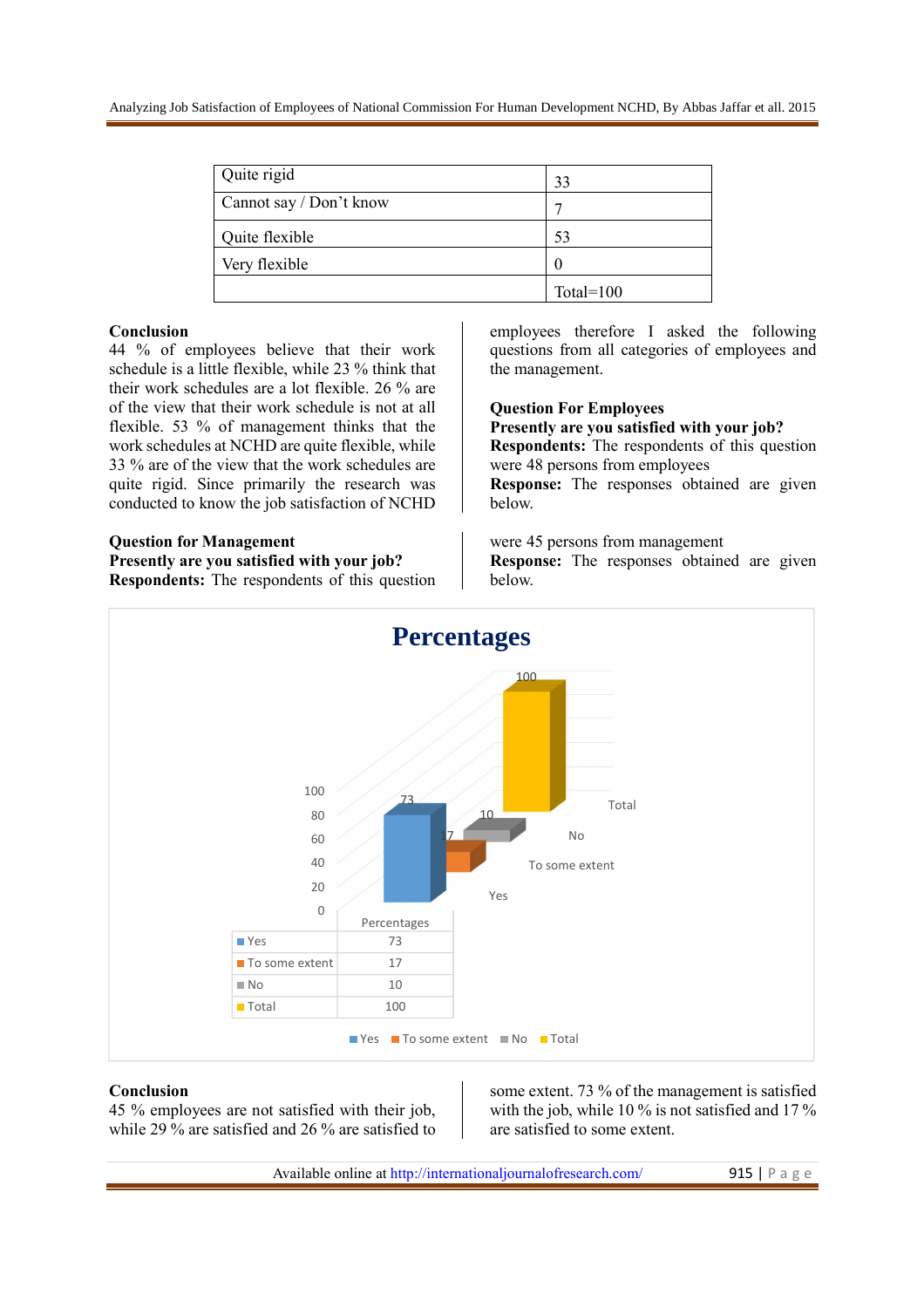When management and all four categories were asked the reasons of dissatisfaction then following were the most common responses: Lack of non-financial benefits, lack of growth, non- professional attitude of management, low

salary packages, no or lesser overtime bonus and

## **5.1 RESEARCH QUESTION 2**

There were total 93 respondents; among them 45 respondents were the persons from different four categories of employees and 48 respondents were the persons from management. Almost half of the employees (i.e. 53%) were not satisfied with the financial compensation of the company. It is surprising that when the management was asked about it, 73% were unaware about the satisfaction level of employees on financial compensation and only 20% think that the employees are satisfied with the financial compensation. The large percentage of dissatisfied employees indicates that the dissatisfaction level on the financial compensation in NCHD in alarmingly high. The management believes that 50% of the employees working on the BPS system are not satisfied with the financial compensation of the company, these are the government employees who are working side by side with other employees in different departments but they are

## **5.2 RESEARCH QUESTION 3**

This is very interesting to know that almost 50% of management agrees that dissatisfaction of employees becomes noticeable by low productivity and 42 % employees leave the organization. Both management and employees know the effects of employees being dissatisfied with their job. Employees believe that dissatisfaction results in the mental stress, low motivation, lesser efficiency and poor service quality. Management says dissatisfaction results in low productivity, delay in work, low

## **5.3 RESEARCH QUESTION 4**

It is strange that the survey results indicate that 47 % employees believe that financial compensation plays a little role in the satisfaction and 11% are of the view that it is extremely important. The possible reason for such an unexpected response is that the

very slow promotions.

#### **Study Analysis**

In this chapter study analysis of research questions and variables is given.

paid much lesser as compared to NCPG and Contract employees. One of the major causes of dissatisfaction of BPS system employees is the low salary compared to their counterparts. The dissatisfaction level from non-financial compensation is relatively lower, 39 % are mostly not satisfied and 34 % are satisfied. The findings indicate that 87% employees are not given performance incentives, which are very important for the motivation of employees. NCHD is offering non-financial compensation to almost every employee. On work conditions, 42 % of employees believe that the work conditions are not good while 60% of management believes that the work conditions are good. The reason for the difference of opinion is that management is given well-furnished offices while there are many employees who work without even a room cooler. Employees desire for the facilities and work environment as it is in the NCHD Headquarter. Most of the offices do not have the canteen facility and employees have to go out for lunch.

performance and problems for the management. Both the employees and management are well aware of the consequences of dissatisfaction and the management is also aware as how to notice the dissatisfaction among the employees. The major problem lies with the decision making as how to take decisions to eradicate the problems causing dissatisfaction. Management is believes in the status quo and has a perception that the system is running since a long time and it needs not to disturb its routine procedures.

employees not only need better compensations but they also need a complete and balanced work environment where they can get opportunities of development and get satisfaction. The multiple package systems within the same company are creating inequalities among the employees resulting in the dissatisfaction.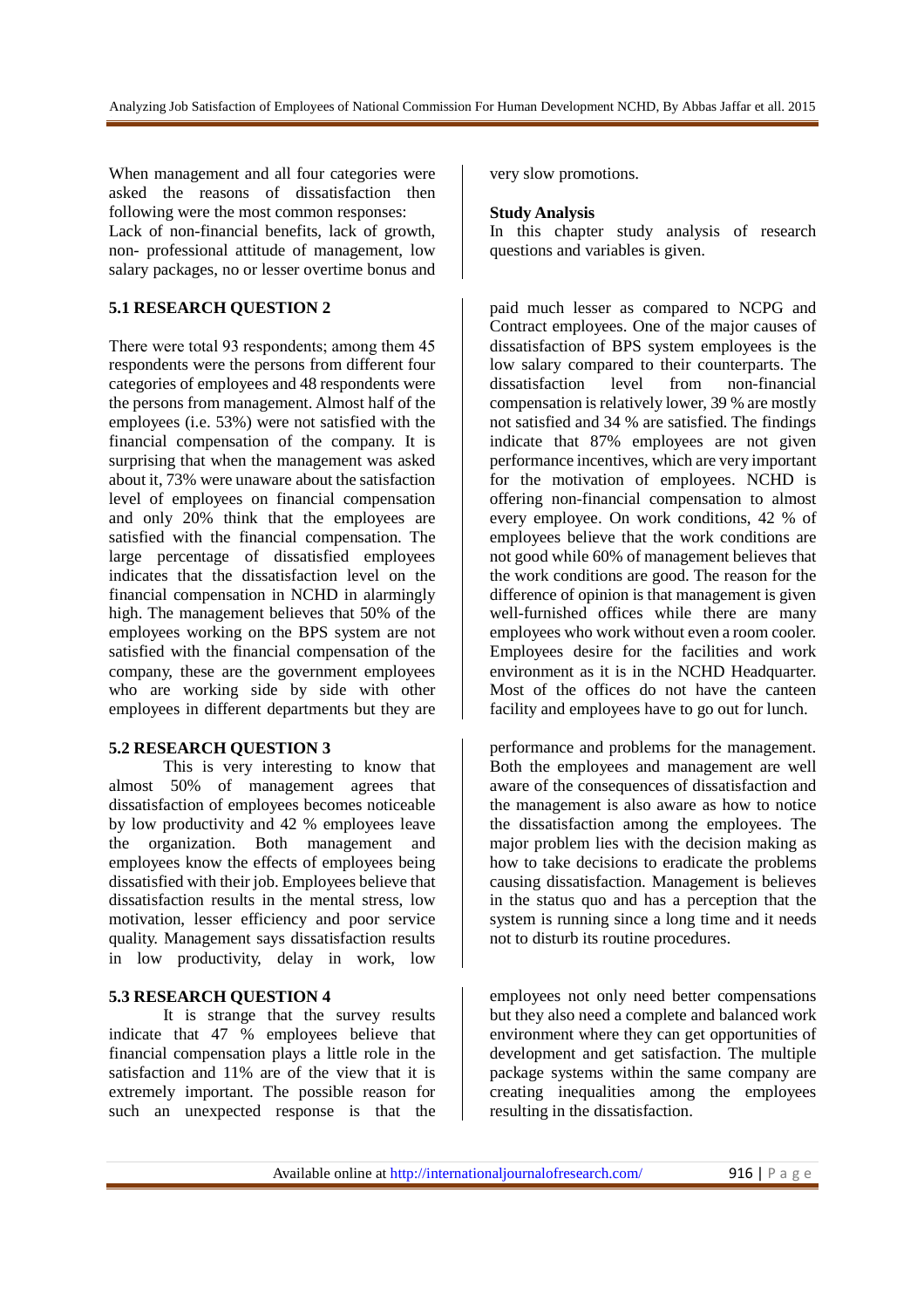## **5.4 RESEARCH QUESTION 5**

Since NCHD was a purely government entity and most of the employees were inducted through different ways and they are not much competent. Keeping in view their qualification 64 % of the employees think that NCHD is the best place for them to work, 24 % think that Telenor is the best option and 11 % believe Mobilink to be the best company to work at. The majority of the employees consider NCHD the best for their employment because the job market is tough enough and they cannot survive in the competitive work environment of multinationals.

## **5.5 RESEARCH QUESTION 6, 7**

As far as the out flux of employees is concerned, 71 % of the management believes that there is mostly no out flux of employees from NCHD and 15 % don't know about it. The main reason of the lesser out flux is the Voluntary Separation Scheme (VSS), under which almost 25 thousand employees got retirement from NCHD and the remaining employees are those who don't have a place out in the market or they are not willing to leave the company. Management of NCHD believes that 87 % Contract employees and 23 % daily wages employees are inclined to leave the organization this is because the contract employees are competent. Whenever they find some better opportunity they switch and the daily wages employees don't have a job security and they also leave the company as soon as they get a better pay package from some other company.

## **5.6 RESEARCH QUESTION 9, 10, 11**

 As far as the salaries are concerned 53 % of the management is of the opinion that given the output of the employees there should be 50 % increase in the salary, 20 % say there should 20 % increase. Increment in the salary can be one of the ways to increase the satisfaction of the employees. 60 % management thinks that employees working under BPS system are not getting appropriate salary commensurate to their job.7 % is of the view that all employees are not getting appropriate pay packages, 17 % think that contract employees are not getting appropriate pay packages 10 % believe that employees working on daily wages are not getting appropriate pay packages. The management is

As far as the annual raises in salary is concerned 47 % employees perceive that the annual raises in the salary is a little comparable to the other telecom organizations, while 11 % believe that annual raises at NCHD are extremely comparable to other organizations. Since a large number of employees are still working on the BPS system and their salaries are much lesser as compared to other telecom companies, they are at right to say that, the contract employees are given well of salaries and they are quite satisfied with their salaries.

believes that NCHD has the necessary resources to satisfy the short falls in the pay packages.

## **5.7 Non-Financial Compensation**

Non-financial compensations play a very important role in the job satisfaction of employees. In NCHD 39 % employee are mostly not satisfied with the non-financial compensation of the company, while 34 % are mostly satisfied, this percentage should be much higher. Most of the employees who are working in higher<br>hierarchy are getting non-financial hierarchy are getting non-financial compensations while the employees who are working in lower ranks are not getting sufficient non-financial benefits from the company. In the study findings 80% of management was of the view that the employees are not satisfied with the non-financial compensation. While 7 % were of the view that the employees are definitely satisfied.

#### **5.8 Annual Raises and Job Security**

Analysis on the annual rises and the options for the job indicate that most of the employees (64 %) feel that the best option for them to work is NCHD. Despite of the fact that 47 % employees think that the annual raises in the salary is a little comparable to the other telecom organizations, they consider NCHD the best place. The reason for their choice is that they cannot work in other organizations due to lack of proper education and competence. Almost 60 % employees feel a sense of job security in NCHD, while 24 % are mostly don't and 13 % are not sure. On the other hand 87 % management is of the view that employees mostly don't feel a sense of security. The role of different unions in the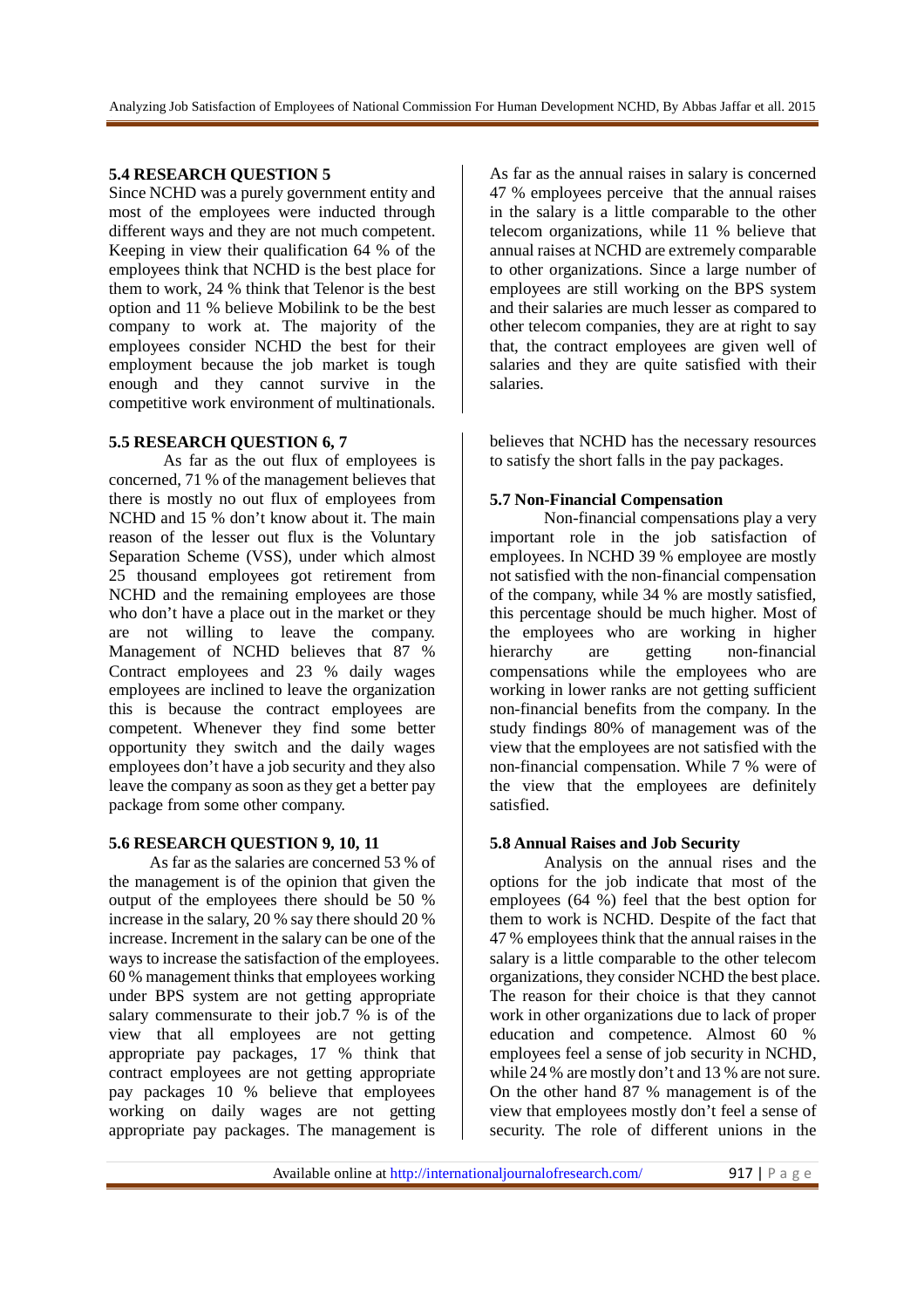organization has a vital role in creating perceptions in the minds of management.

## **5.9 Leave/Vocations7l**

As far as the leaves are concerned the ratio is 45 % to 34 % in case of employees and the management believes that 67 % employees are satisfied with the leave entitlement. This shows that management does not have a clear picture of the situation.

## **5.10 Flexible Work Schedule**

Analysis on the work schedule indicates that the employees who are working in the lower positions have a comparatively tougher work schedule while the employees working on the upper positions have relatively flexible schedules of work. In the opinion of 44 % of employees their work schedule is a little flexible, while 23 % think that their work schedules are a lot flexible. 26 % are of the view that their work schedule is not at all flexible. The way employees work in the offices show that they don't have very tough

## **CONCLUSION**

According to this research study lesser<br>sations and unsupportive work compensations and unsupportive work environment is causing dissatisfaction among the employees of NCHD. Previously when it was the only market giant compensations and work environment did not matter much but after the boom of telecom sector in the country the private multinational companies have provided better work environment and better compensation

## **Recommendations**

As the study findings indicate that financial compensation is very important for the employees to be satisfied with their job therefore the high authorities should increase the financial compensations of the employees to the level offered by other organizations. Another important finding of the study shows that the different pay package systems persisting in organization are creating a sense of inequality among the employees resulting in the dissatisfaction. Therefore these different systems of pay

work schedules. For management the work schedules at NCHD are quite flexible, 53 % thing that the work schedules are flexible, while 33 % are of the view that the work schedules are quite rigid.

## **5.11 Satisfaction with the Job**

Since primarily the research was conducted to know the job satisfaction of NCHD employees therefore all categories of employees and the management were asked whether they are satisfied with their job. Among employees 45 % were not satisfied with their job, while 29 % were satisfied and 26 % were satisfied to some extent. The management is satisfied with the job (73 %). while 10 % is not satisfied and 17 % are satisfied to some extent. When management and all four categories were asked the reasons of dissatisfaction then following were the most common responses:

Lack of non-financial benefits, lack of growth, non- professional attitude of management, low salary packages, no or lesser overtime bonus and very slow promotions.

packages to their employees which has created dissatisfaction in the NCHD. Now the employees have benchmarks to measure their company with others in the market. Being a semi government entity NCHD has its own limitations due to which it cannot provide such facilities as the other telecom companies do. Therefore the problem of dissatisfaction with the job has emerged over a period of time. Hence my hypothesis is supported and is proven.

packages should be eliminated and all employees should be given equal benefits according to their rank and nature of work. Cafeterias should be constructed in each office to facilitate the employees. Overtime bonus should be given to the employees and it should be equal to the one offered by other organizations. The majority of the employees are working under BPS system and their salaries are low, which should be increased to the salaries of contract and other employees. This will improve their motivational level and improve their job satisfaction. Management seems to be unaware of the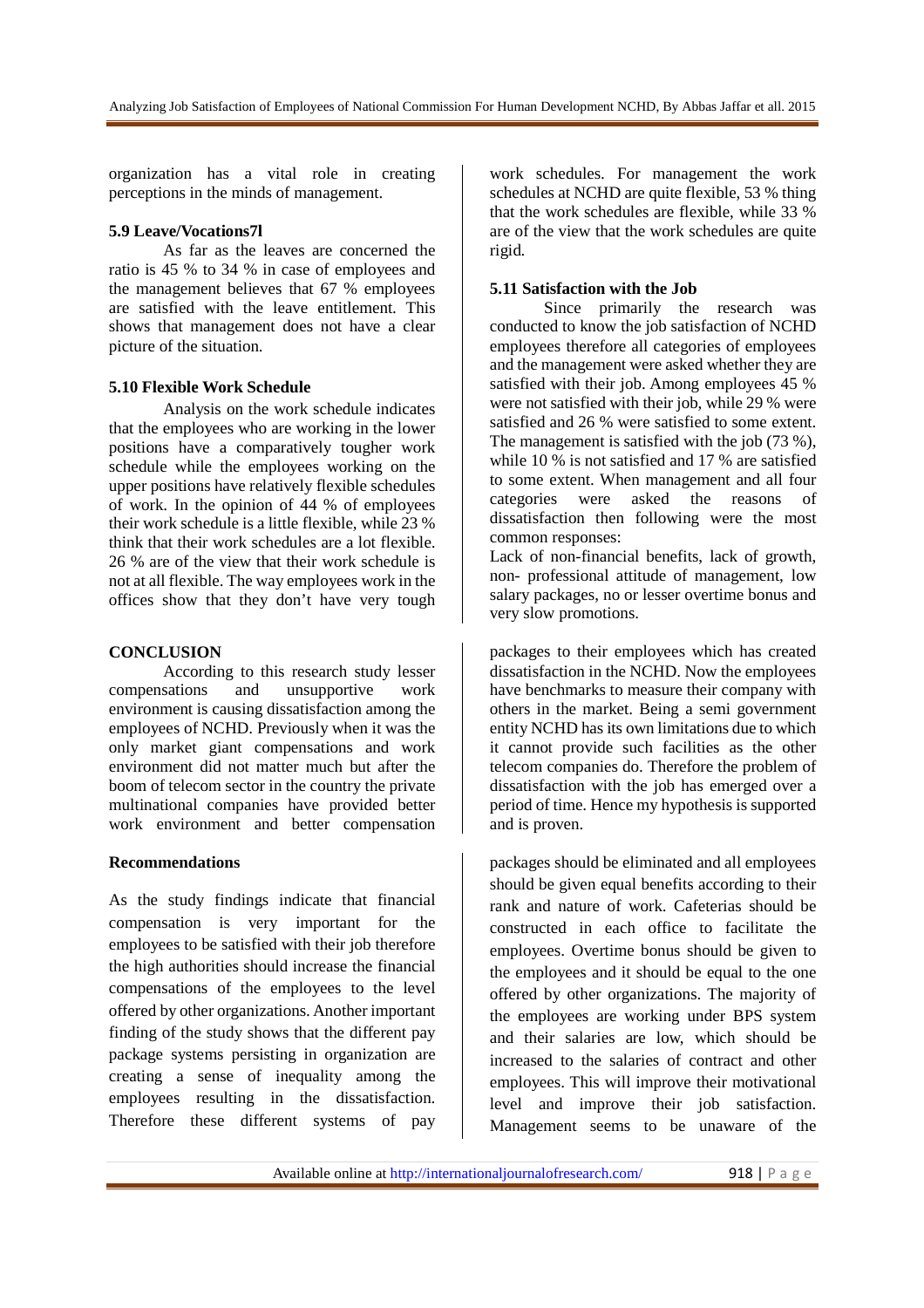concerned of the problems of the employees, which causes negative impacts on the employees. Therefore management should work like a team with the employees and help to solve their problems through a mutual effort.

## **REFERENCES**

- Barrs, J. (2005). Factors contributed by community organizations to the motivation of teachers in rural Punjab, Pakistan, and implications for the quality of teaching. *International Journal of Educational Development, 25*(3), 333-348. doi: http://dx.doi.org/10.1016/j.ijedudev.2004.11.023
- Bhutta, Z. A., Soofi, S., Cousens, S., Mohammad, S., Memon, Z. A., Ali, I., . . . Martines, J. Improvement of perinatal and newborn care in rural Pakistan through community-based strategies: a clusterrandomised effectiveness trial. *The Lancet, 377*(9763), 403-412. doi: http://dx.doi.org/10.1016/S0140-6736(10)62274-X
- Chowdhury, T. A., & Mukhopadhaya, P. (2012). Assessment of multidimensional poverty and effectiveness of microfinance-driven government and NGO projects in the rural Bangladesh. *The Journal of Socio-Economics, 41*(5), 500-512. doi: http://dx.doi.org/10.1016/j.socec.2012.04.016
- Clark, N., Hall, A., Sulaiman, R., & Naik, G. (2003). Research as Capacity Building: The Case of an NGO Facilitated Post-Harvest Innovation System for the Himalayan Hills. *World Development, 31*(11), 1845-1863. doi: http://dx.doi.org/10.1016/j.worlddev.2003.04.001
- D'Ostie-Racine, L., Dagenais, C., & Ridde, V. (2013). An evaluability assessment of a West Africa based Non-Governmental Organization's (NGO) progressive evaluation strategy. *Evaluation and Program Planning, 36*(1), 71-79. doi: http://dx.doi.org/10.1016/j.evalprogplan.2012.07.002
- Gulzar, L., & Henry, B. (2005). Interorganizational collaboration for health care between nongovernmental organizations (NGOs) in Pakistan. *Social Science & Medicine, 61*(9), 1930-1943. doi: http://dx.doi.org/10.1016/j.socscimed.2005.03.045
- Hall, A., & Kirby, H. (2010). The numbers, educational status and health of enrolled and non-enrolled school-age children in the Allai Valley, Northwest Frontier Province, Pakistan. *Social Science & Medicine, 70*(8), 1131-1140. doi: http://dx.doi.org/10.1016/j.socscimed.2009.12.021
- Harlech-Jones, B., Baig, M., Sajid, S., & ur-Rahman, S. (2005). Private schooling in the Northern Areas of Pakistan: A decade of rapid expansion. *International Journal of Educational Development, 25*(5), 557-568. doi: http://dx.doi.org/10.1016/j.ijedudev.2005.03.002
- Khan, A. (2012). Instructional management of a private and a government secondary school principal in Northern Pakistan. *International Journal of Educational Development, 32*(1), 120-131. doi: http://dx.doi.org/10.1016/j.ijedudev.2010.12.003
- Komatsu, T. (2009). Qualitative inquiry into local education administration in Pakistan. *International Journal of Educational Development, 29*(3), 219-226. doi: http://dx.doi.org/10.1016/j.ijedudev.2008.04.004
- Loevinsohn, B., Haq, I. u., Couffinhal, A., & Pande, A. (2009). Contracting-in management to strengthen publicly financed primary health services—The experience of Punjab, Pakistan. *Health Policy, 91*(1), 17-23. doi: http://dx.doi.org/10.1016/j.healthpol.2008.10.015
- Lukaszczyk, A., & Williamson, R. (2010). The role of space related non-governmental organizations (NGOs) in capacity building. *Advances in Space Research, 45*(3), 468-472. doi: http://dx.doi.org/10.1016/j.asr.2009.10.004
- Ravindran, T. K. S. (2010). Privatisation in reproductive health services in Pakistan: three case studies. *Reproductive Health Matters, 18*(36), 13-24. doi: http://dx.doi.org/10.1016/S0968-8080(10)36536-  $\boldsymbol{0}$
- Igalens Jacques and Roussel(Dec., 1999), "A Study of the Relationships between Compensation Package";Work Motivation and Job Satisfaction Patrice, Source: Journal of Organizational Behavior, Vol. 20, No. 7, pp. 1003-1025, Published by: John Wiley & Sons
- Job Values, Rewards, and Work Conditions as Factors in Job Satisfaction among Men and Women .Stable